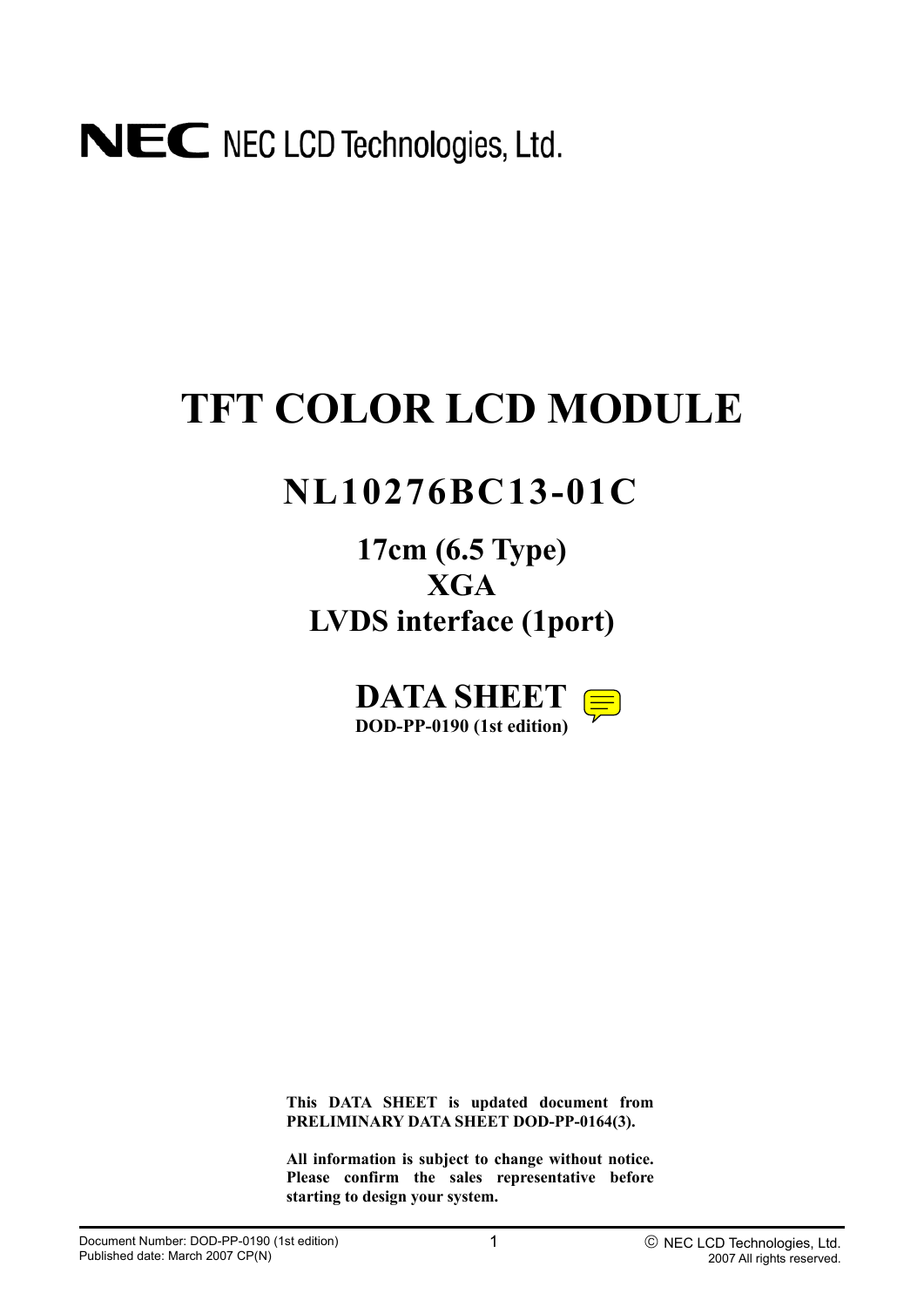#### **INTRODUCTION**

<span id="page-1-0"></span>The Copyright to this document belongs to NEC LCD Technologies, Ltd. (hereinafter called "NEC"). No part of this document will be used, reproduced or copied without prior written consent of NEC.

NEC does and will not assume any liability for infringement of patents, copyrights or other intellectual property rights of any third party arising out of or in connection with application of the products described herein except for that directly attributable to mechanisms and workmanship thereof. No license, express or implied, is granted under any patent, copyright or other intellectual property right of NEC.

Some electronic parts/components would fail or malfunction at a certain rate. In spite of every effort to enhance reliability of products by NEC, the possibility of failures and malfunction might not be avoided entirely. To prevent the risks of damage to death, human bodily injury or other property arising out thereof or in connection therewith, each customer is required to take sufficient measures in its safety designs and plans including, but not limited to, redundant system, fire-containment and anti-failure.

The products are classified into three quality grades: **"Standard"**, **"Special"**, and **"Specific"** of the highest grade of a quality assurance program at the choice of a customer. Each quality grade is designed for applications described below. Any customer who intends to use a product for application other than that of Standard quality grade is required to contact an NEC sales representative in advance.

The **Standard** quality grade applies to the products developed, designed and manufactured in accordance with the NEC standard quality assurance program, which are designed for such application as any failure or malfunction of the products (sets) or parts/components incorporated therein a customer uses are, directly or indirectly, free of any damage to death, human bodily injury or other property, like general electronic devices.

Examples: Computers, office automation equipment, communications equipment, test and measurement equipment, audio and visual equipment, home electronic appliances, machine tools, personal electronic equipment, industrial robots, etc.

The **Special** quality grade applies to the products developed, designed and manufactured in accordance with an NEC quality assurance program stricter than the standard one, which are designed for such application as any failure or malfunction of the products (sets) or parts/components incorporated therein a customer uses might directly cause any damage to death, human bodily injury or other property, or such application under more severe condition than that defined in the Standard quality grade without such direct damage.

Examples: Control systems for transportation equipment (automobiles, trains, ships, etc.), traffic control systems, anti-disaster systems, anti-crime systems, medical equipment not specifically designed for life support, safety equipment, etc.

The **Specific** quality grade applies to the products developed, designed and manufactured in accordance with the standards or quality assurance program designated by a customer who requires an extremely higher level of reliability and quality for such products.

Examples: Military systems, aircraft control equipment, aerospace equipment, nuclear reactor control systems, medical equipment/devices/systems for life support, etc.

The quality grade of this product is the **"Standard"** unless otherwise specified in this document.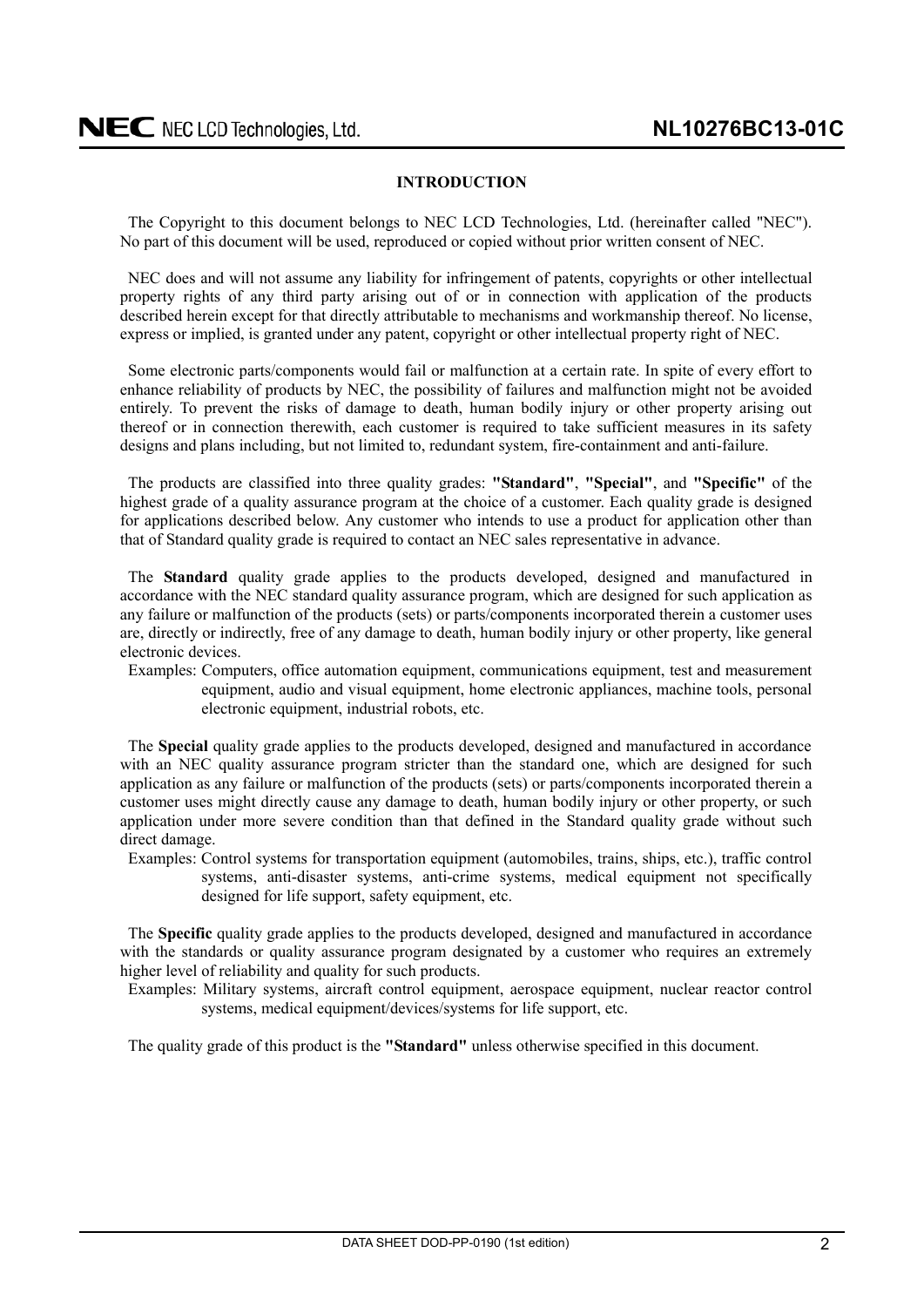### NL10276BC13-01C

### **CONTENTS**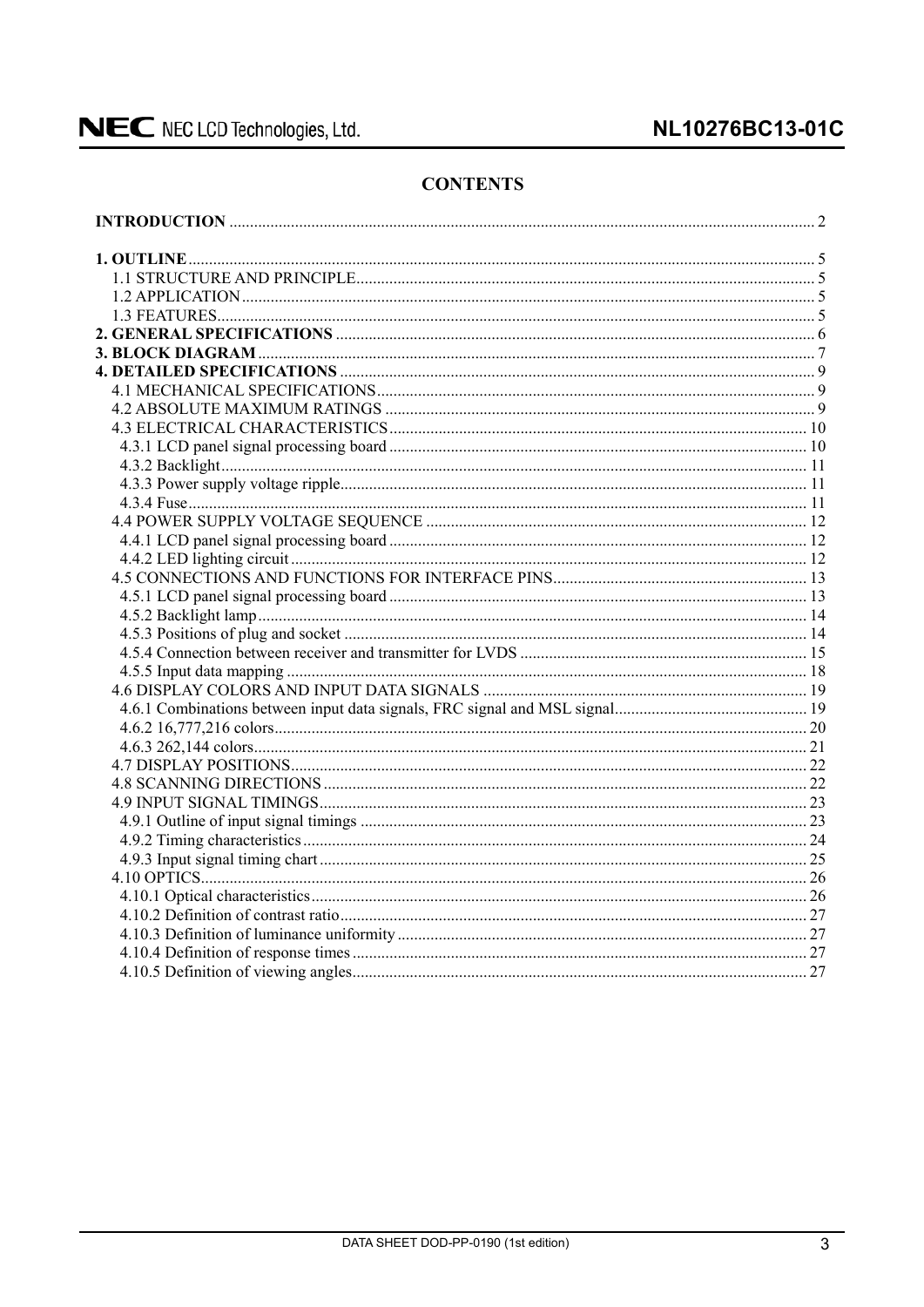### **CONTENTS**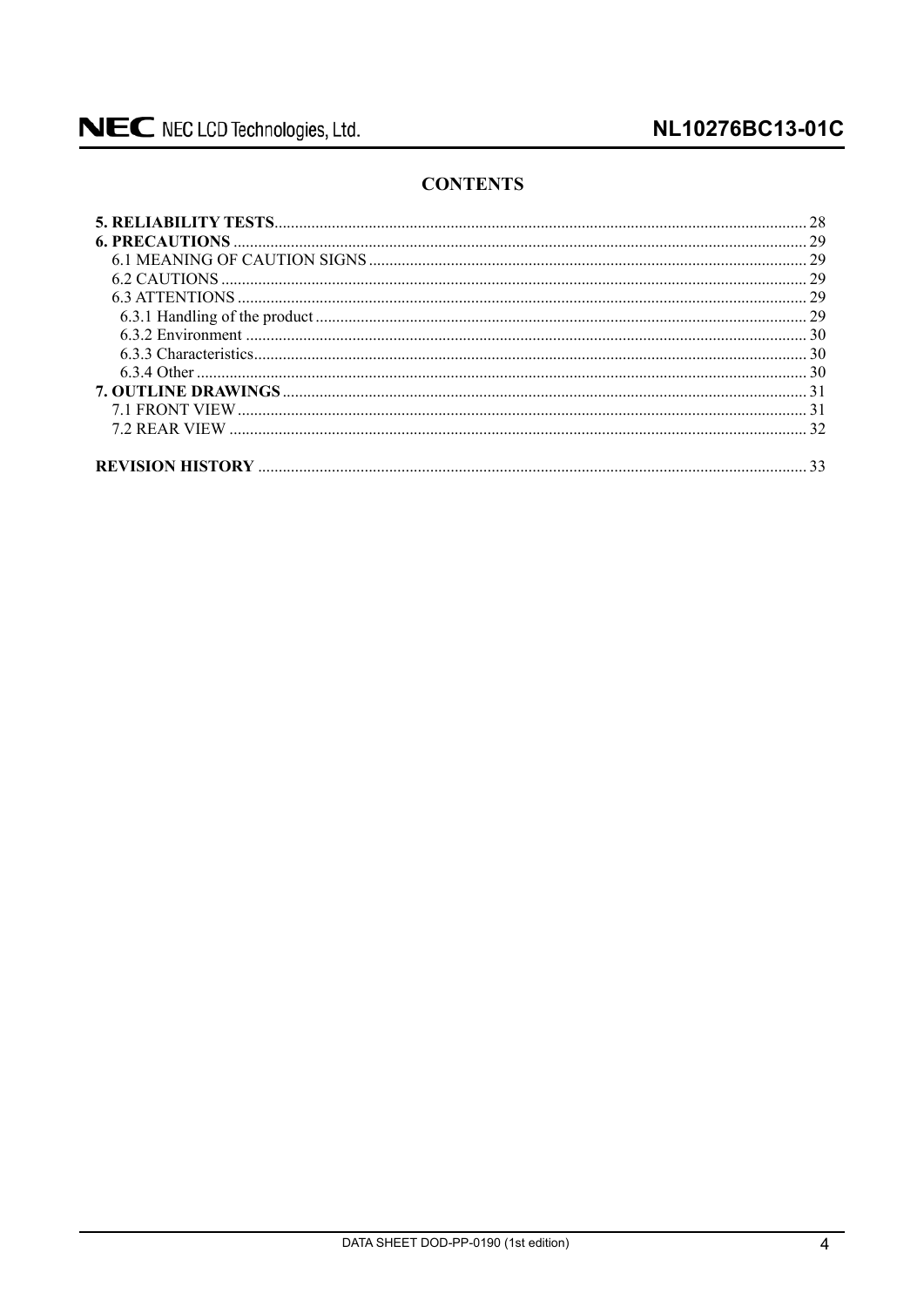#### <span id="page-4-0"></span>**1. OUTLINE**

#### 1.1 STRUCTURE AND PRINCIPLE

Color LCD module NL10276BC13-01C is composed of the amorphous silicon thin film transistor liquid crystal display (a-Si TFT LCD) panel structure with driver LSIs for driving the TFT (Thin Film Transistor) array and a backlight.

The a-Si TFT LCD panel structure is injected liquid crystal material into a narrow gap between the TFT array glass substrate and a color-filter glass substrate.

Color (Red, Green, Blue) data signals from a host system (e.g. signal generator, etc.) are modulated into best form for active matrix system by a signal processing board, and sent to the driver LSIs which drive the individual TFT arrays.

The TFT array as an electro-optical switch regulates the amount of transmitted light from the backlight assembly, when it is controlled by data signals. Color images are created by regulating the amount of transmitted light through the TFT array of red, green and blue dots.

#### 1.2 APPLICATION

 $\bullet$  For industrial use

#### 1.3 FEATURES

- Adoption of ST-NLT (Super-Transmissive Natural Light TFT)
- High resolution
- $\bullet$  High luminance
- $\bullet$  High contrast
- Wide viewing angle
- Low reflection
- LVDS interface
- $\bullet$  Reversible-scan direction
- Selectable 8bit or 6bit digital signals for data of RGB
- LED backlight type
- Replaceable LED holder for backlight
- Acquisition product for UL60950-1/CSA C22.2 No.60950-1-03 (File number: E170632)
- Compliance with the European RoHS directive (2002/95/EC)

☆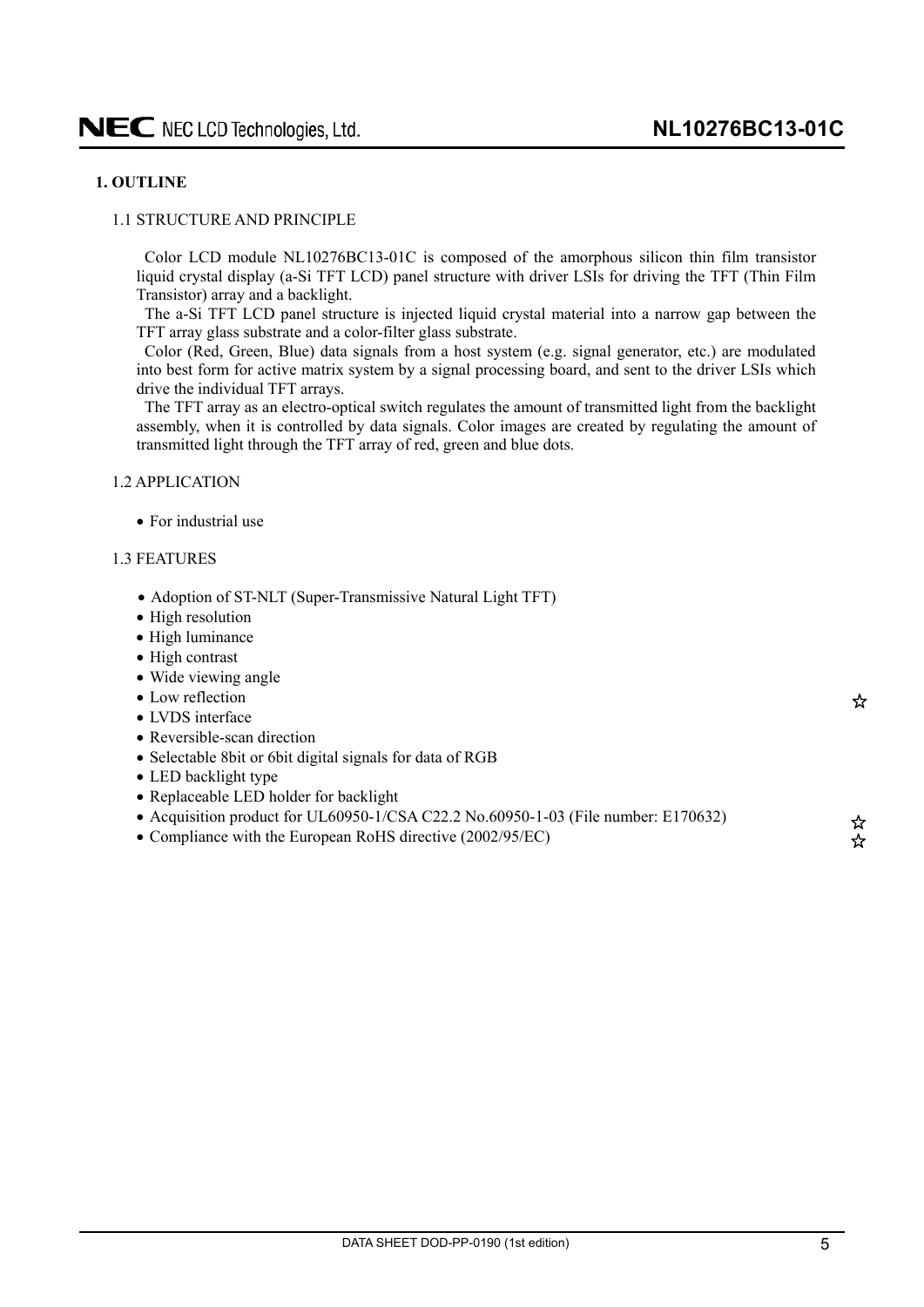### <span id="page-5-0"></span>**2. GENERAL SPECIFICATIONS**

| Display area                      | 132.096 (H) $\times$ 99.072 (V) mm                                                                                                                                                                                                                              |  |  |  |
|-----------------------------------|-----------------------------------------------------------------------------------------------------------------------------------------------------------------------------------------------------------------------------------------------------------------|--|--|--|
| Diagonal size of display          | $17cm(6.5$ inches)                                                                                                                                                                                                                                              |  |  |  |
| Drive system                      | a-Si TFT active matrix                                                                                                                                                                                                                                          |  |  |  |
| <b>Display color</b>              | 16,777,216 colors (At 8-bit input, FRC terminal= High)<br>262,144 colors (At 6-bit input, FRC terminal= Low or Open)                                                                                                                                            |  |  |  |
| Pixel                             | $1,024$ (H) $\times$ 768 (V) pixels                                                                                                                                                                                                                             |  |  |  |
| Pixel arrangement                 | RGB (Red dot, Green dot, Blue dot) vertical stripe                                                                                                                                                                                                              |  |  |  |
| Dot pitch                         | $0.043$ (H) $\times$ 0.129 (V) mm                                                                                                                                                                                                                               |  |  |  |
| <b>Pixel pitch</b>                | $0.129$ (H) $\times$ 0.129 (V) mm                                                                                                                                                                                                                               |  |  |  |
| Module size                       | 153.0 (W) $\times$ 118.0 (H) $\times$ 9.0 (D) mm (typ.)                                                                                                                                                                                                         |  |  |  |
| Weight                            | 170 g (typ.)                                                                                                                                                                                                                                                    |  |  |  |
| <b>Contrast ratio</b>             | 500:1 (typ.)                                                                                                                                                                                                                                                    |  |  |  |
| <b>Viewing angle</b>              | At the contrast ratio $\geq 10$ :<br>• Horizontal: Right side 80° (typ.), Left side 80° (typ.)<br>• Vertical: Up side 80° (typ.), Down side 60° (typ.)                                                                                                          |  |  |  |
| <b>Designed viewing direction</b> | At DPS= Low or Open: Normal scan<br>• Viewing direction without image reversal: up side (12 o'clock)<br>• Viewing direction with contrast peak: down side (6 o'clock)<br>• Viewing angle with optimum grayscale $(\gamma=2.2)$ : normal axis<br>(perpendicular) |  |  |  |
| Polarizer surface                 | $Clear + Antireflection (AR)$                                                                                                                                                                                                                                   |  |  |  |
| <b>Polarizer pencil-hardness</b>  | 2H (min.) [by JIS K5400]                                                                                                                                                                                                                                        |  |  |  |
|                                   |                                                                                                                                                                                                                                                                 |  |  |  |
| <b>Color</b> gamut                | At LCD panel center<br>36 % (typ.) [against NTSC color space]                                                                                                                                                                                                   |  |  |  |
| <b>Response time</b>              | Ton+Toff (10% $\leftarrow \rightarrow 90\%$ )<br>$25$ ms (typ.)                                                                                                                                                                                                 |  |  |  |
| Luminance                         | At $IL=15mA$<br>650 cd/m <sup>2</sup> (typ.)                                                                                                                                                                                                                    |  |  |  |
| <b>Signal system</b>              | LVDS 1port (Receiver: THC63LVDF84B, THine Electronics Inc. or<br>equivalent)<br>8bit/6bit digital signals for data of RGB colors, Dot clock (CLK),<br>Data enable (DE)                                                                                          |  |  |  |
| Power supply voltage              | LCD panel signal processing board: 3.3V                                                                                                                                                                                                                         |  |  |  |
| <b>Backlight</b>                  | LED backlight type:<br>Replaceable part<br>• LED holder set: Type No. 65LHS13                                                                                                                                                                                   |  |  |  |

☆

☆

 $x^2$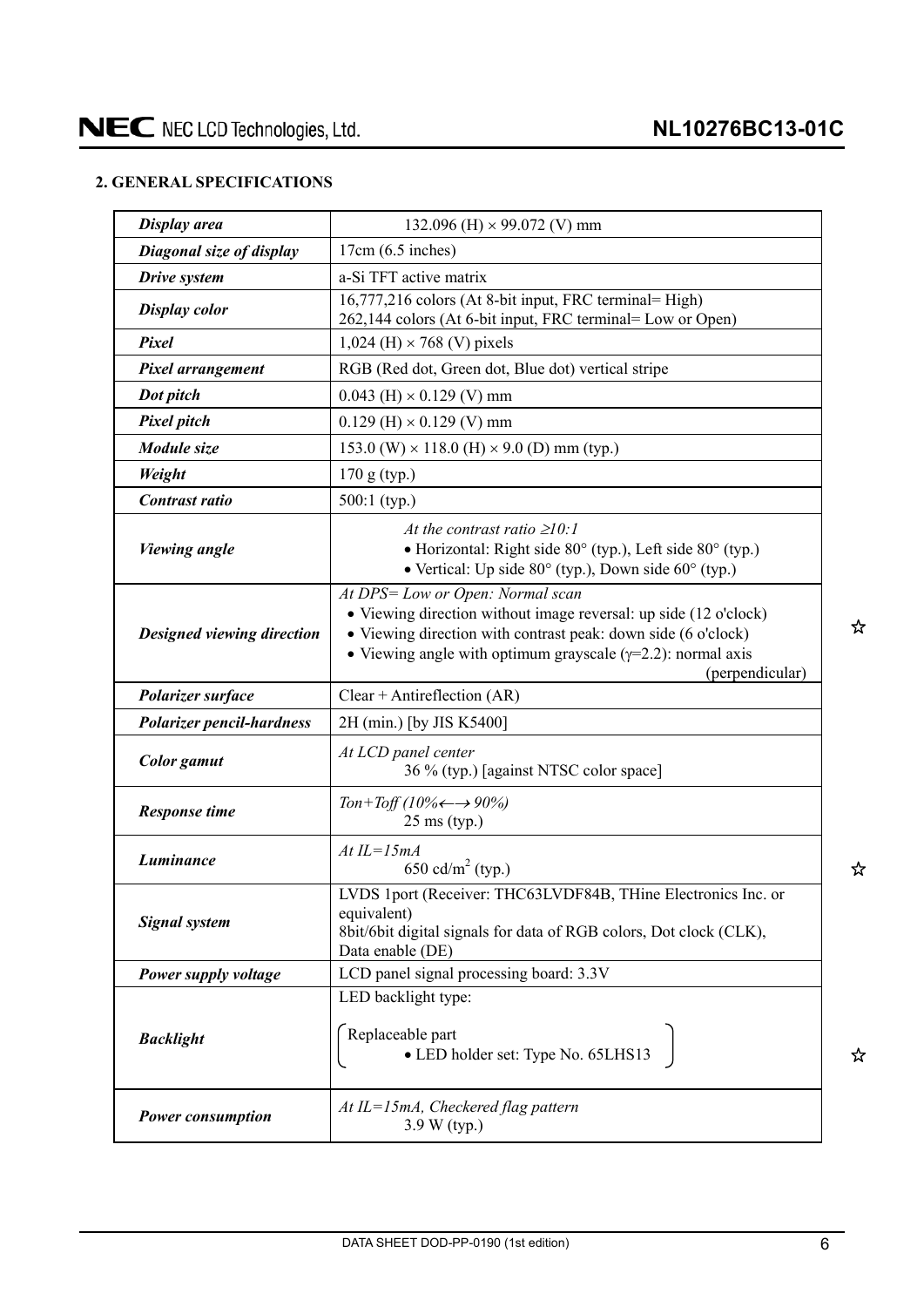#### <span id="page-6-0"></span>**3. BLOCK DIAGRAM**



Note2: GND and FG must be connected to customer equipment's ground, and it is recommended that these grounds are connected together in customer equipment.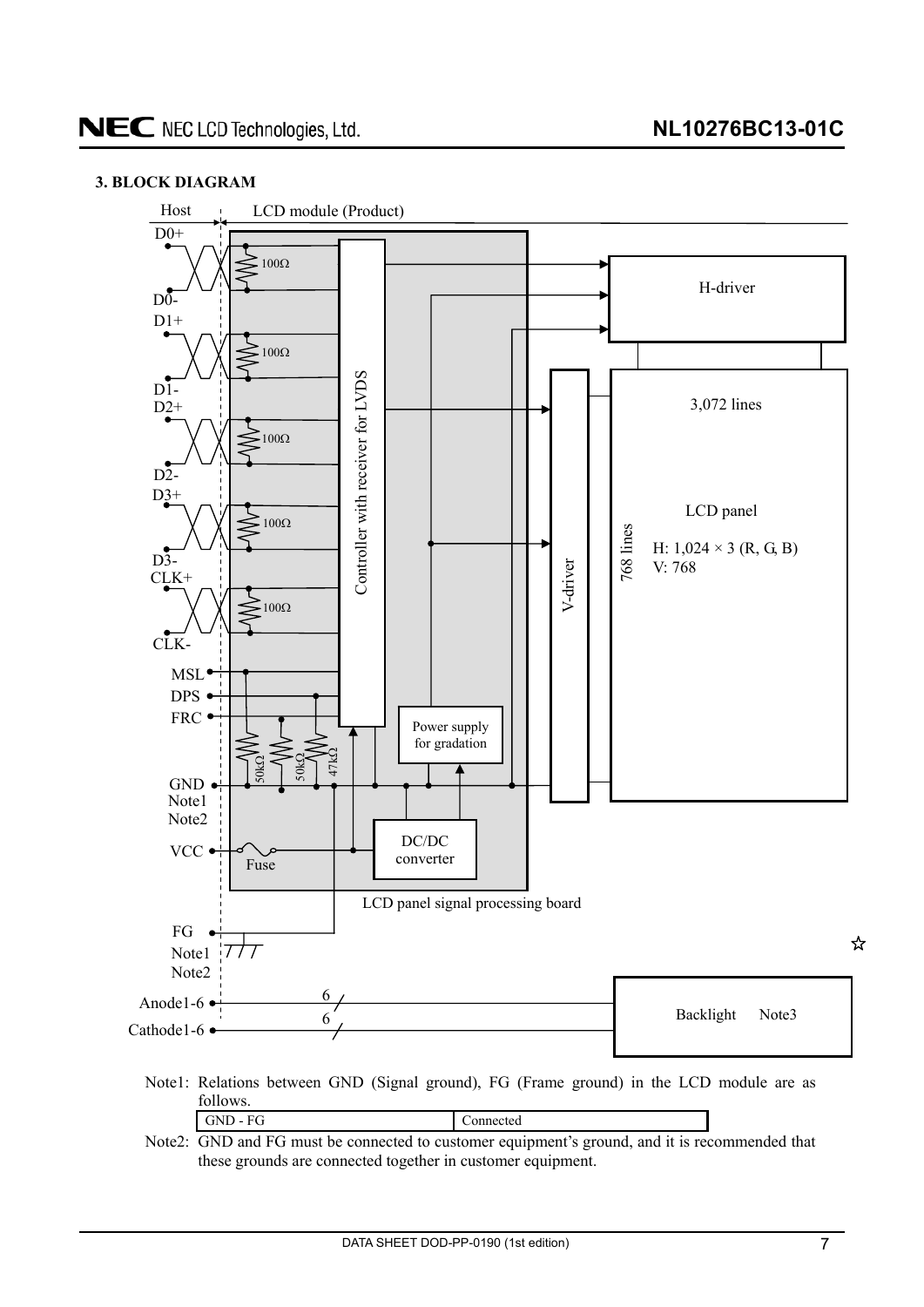#### Note3: Backlight in detail



Backlight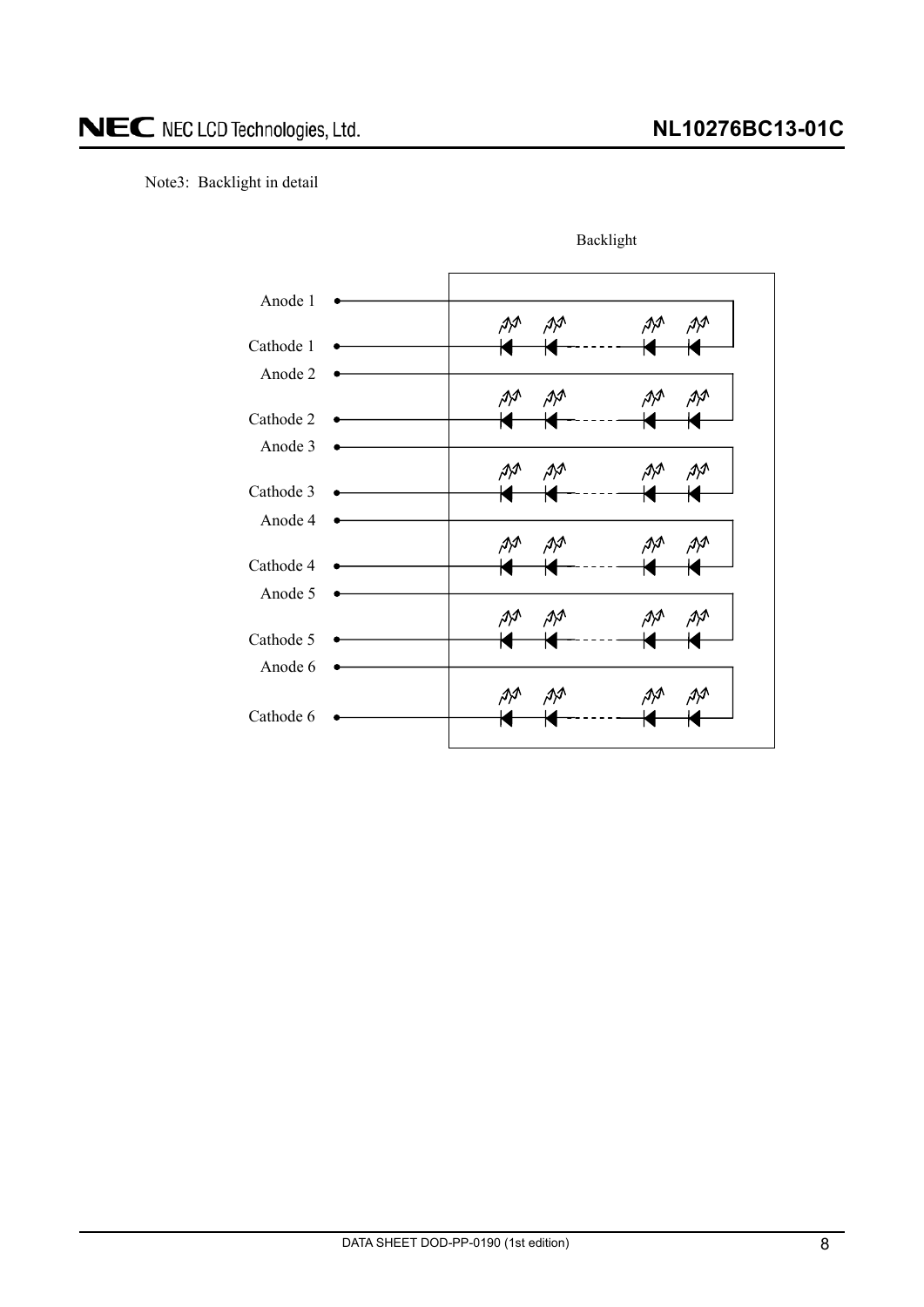☆

#### <span id="page-8-0"></span>**4. DETAILED SPECIFICATIONS**

#### 4.1 MECHANICAL SPECIFICATIONS

| Parameter    | Specification                                                               |       | Unit |
|--------------|-----------------------------------------------------------------------------|-------|------|
| Module size  | $153.0 \pm 0.5$ (W) $\times$ 118.0 $\pm$ 0.5 (H) $\times$ 9.0 $\pm$ 0.5 (D) | Note1 | mm   |
| Display area | 132.096 (H) $\times$ 99.072 (V)                                             | Note1 | mm   |
| Weight       | $170$ (typ.), $190$ (max.)                                                  |       | g    |

Note1: See "**7. OUTLINE DRAWINGS**".

#### 4.2 ABSOLUTE MAXIMUM RATINGS

| Parameter                  |                                   |                                      | Symbol     | Rating                         | Unit                                               | Remarks                                            |  |
|----------------------------|-----------------------------------|--------------------------------------|------------|--------------------------------|----------------------------------------------------|----------------------------------------------------|--|
| Power supply<br>voltage    | LCD panel signal processing board |                                      | <b>VCC</b> | $-0.3$ to $+4.0$               | V                                                  |                                                    |  |
| Input voltage              |                                   | Display signals<br>Note1             | <b>VD</b>  |                                | V                                                  |                                                    |  |
| for signals                |                                   | Function signal<br>Note <sub>2</sub> | VF         | $-0.3$ to VCC $+0.3$           |                                                    |                                                    |  |
|                            | Incident light intensity          |                                      | П          | 150,000                        | $\mathbf{1}$ x                                     | Note3                                              |  |
|                            | Power dissipation                 |                                      | <b>PD</b>  | 1.1                            | W                                                  | per one circuit                                    |  |
| Backlight                  |                                   | Forward current                      |            | Note4                          | mA                                                 |                                                    |  |
|                            | Pulse forward current             |                                      | <b>IFP</b> | Note <sub>5</sub>              | mA                                                 | per one circuit                                    |  |
|                            | Storage temperature               |                                      | <b>Tst</b> | $-30$ to $+80$                 | $\rm ^{\circ}C$                                    |                                                    |  |
| Operating temperature      |                                   | Front surface                        | TopF       | $-20$ to $+70$                 | $\rm ^{\circ}C$                                    | Note <sub>6</sub>                                  |  |
|                            |                                   | Rear surface                         | TopR       | $-20$ to $+70$                 | $\rm ^{\circ}C$                                    | Note7                                              |  |
|                            |                                   |                                      |            | $\leq 95$                      | $\frac{0}{0}$                                      | Ta $\leq 40^{\circ}$ C                             |  |
| Relative humidity<br>Note8 |                                   |                                      | <b>RH</b>  | $\leq 85$                      | $\frac{0}{0}$                                      | $40^{\circ}$ C <ta<math>\leq 50^{\circ}C</ta<math> |  |
|                            |                                   |                                      |            | $\leq$ 55                      | $\frac{0}{0}$                                      | $50^{\circ}$ C <ta<math>\leq 60^{\circ}C</ta<math> |  |
|                            |                                   |                                      | $\leq 36$  | $\frac{0}{0}$                  | $60^{\circ}$ C <ta<math>\leq 70^{\circ}C</ta<math> |                                                    |  |
|                            | Absolute humidity<br>Note8        |                                      | AH         | $\leq 70$<br>Note <sub>9</sub> | $g/m^3$                                            | Ta $> 70^{\circ}$ C                                |  |

Note1: Display signals are D0+/-, D1+/-, D2+/-, D3+/- and CLK+/-.

Note2: Function signal 1 is DPS, FRC, MSL.

Note3: If the product surface (polarizer) is exposed to an ultraviolet ray, the polarizer may discolor (Surface treatment may be damaged.). Use a filter to protect the polarizer from the ultraviolet ray.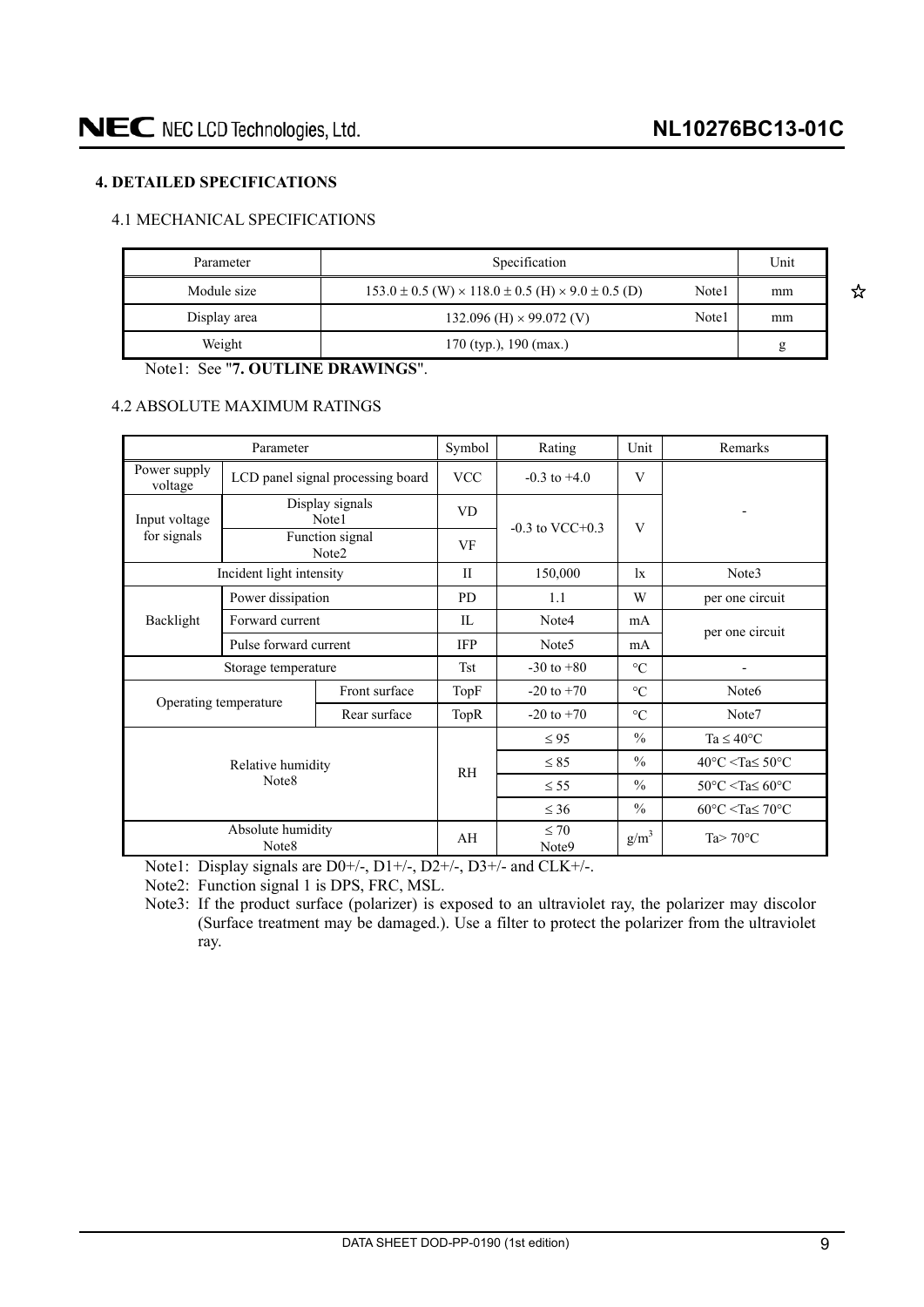### **NL10276BC13-01C**

 $(T_{12} = 250C)$ 

#### <span id="page-9-0"></span>Note4: Forward current Note5: Pulse forward current



Note6: Measured at center of LCD panel surface (including self-heat)

Note7: Measured at center of LCD module's rear shield surface (including self-heat)

Note8: No condensation

Note9: Water amount at Ta =  $70^{\circ}$ C and RH =  $36\%$ 

#### 4.3 ELECTRICAL CHARACTERISTICS

#### 4.3.1 LCD panel signal processing board

|                              |      |            |                          |                              |                          |         | $(1a - 23)$ C   |
|------------------------------|------|------------|--------------------------|------------------------------|--------------------------|---------|-----------------|
| Parameter                    |      | Symbol     | min.                     | typ.                         | max.                     | Unit    | Remarks         |
| Power supply voltage         |      | <b>VCC</b> | 3.0                      | 3.3                          | 3.6                      | V       |                 |
| Power supply current         |      | ICC        | ٠                        | 410<br>Note1                 | 660<br>Note2             | mA      | at VCC = $3.3V$ |
| Permissible ripple voltage   |      | <b>VRP</b> | $\overline{\phantom{a}}$ | $\overline{\phantom{a}}$     | 100                      | $mVp-p$ | for VCC         |
| Differential input threshold | High | <b>VTH</b> | -                        | $\overline{\phantom{a}}$     | $+100$                   | mV      | at VCM=1.2V     |
| voltage for LVDS receiver    | Low  | <b>VTL</b> | $-100$                   | $\overline{\phantom{a}}$     | $\blacksquare$           | mV      | Note3           |
| Terminating resistance       |      | <b>RT</b>  | $\overline{\phantom{m}}$ | 100                          | $\overline{\phantom{a}}$ | Ω       |                 |
| Input voltage for            | High | <b>VFH</b> | $0.7$ VCC                | $\qquad \qquad \blacksquare$ | <b>VCC</b>               | V       | CMOS level      |
| DPS, FRC and MSL signals     | Low  | <b>VFL</b> | $\theta$                 | $\overline{\phantom{a}}$     | 0.3VCC                   | V       |                 |
| Input current for FRC and    | High | <b>IFH</b> | -                        | $\overline{\phantom{a}}$     | 300                      | μA      |                 |
| MSL signal                   | Low  | <b>IFL</b> | $-300$                   | $\overline{\phantom{a}}$     |                          | μA      |                 |

Note1: Checkered flag pattern [by EIAJ ED-2522]

Note2: Pattern for maximum current

Note3: Common mode voltage for LVDS receiver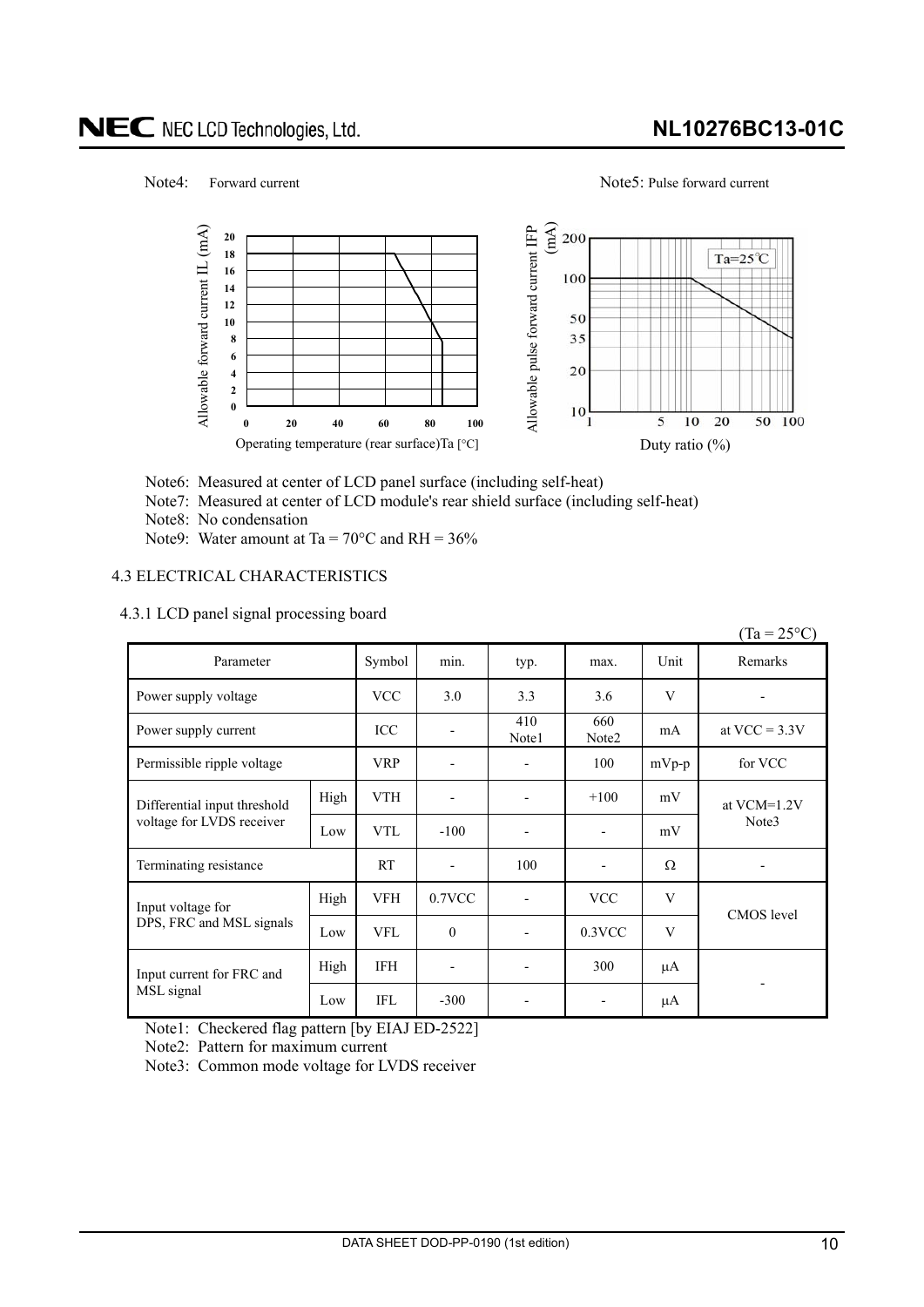#### <span id="page-10-0"></span>4.3.2 Backlight

|                 |        |      |      |      |      | $(Ta=25^{\circ}C, Note1)$ |
|-----------------|--------|------|------|------|------|---------------------------|
| Parameter       | Symbol | min. | typ. | max  | Unit | Remarks                   |
| Forward current | IL     | -    | 12   | 18   | mA   | Note3                     |
| Forward Voltage | VL     | -    | 27.9 | 31.5 |      | at IL= $15mA$             |

Note1: Please drive with constant current .

Note2: The Luminance uniformity may be changed depending on the current variation between 6 circuits. It is recommended that the current value difference between each circuit is less than 5%.

### Note3: See "**4.2 ABSOLUTE MAXIMUM RATINGS Note4**".

4.3.3 Power supply voltage ripple

This product works, even if the ripple voltage levels are beyond the permissible values as following the table, but there might be noise on the display image.

| Power supply voltage |      | Ripple voltage<br>Note1<br>(Measure at input terminal of power supply) | Unit    |
|----------------------|------|------------------------------------------------------------------------|---------|
|                      | 3.3V | $\leq 100$                                                             | $mVp-p$ |

Note1: The permissible ripple voltage includes spike noise.

4.3.4 Fuse

| Parameter | Fuse              |                 | Rating | Fusing current | Remarks |
|-----------|-------------------|-----------------|--------|----------------|---------|
|           | Type              | Supplier        |        |                |         |
| VCC-      | <b>FCC16162AB</b> | KAMAYA ELECTRIC | 1.6A   | 3.2A           | Note1   |
|           |                   | CO., LTD.       | 32V    |                |         |

Note1: The power supply capacity should be more than the fusing current. If it is less than the fusing current, the fuse may not blow in a short time, and then nasty smell, smoke and so on may occur.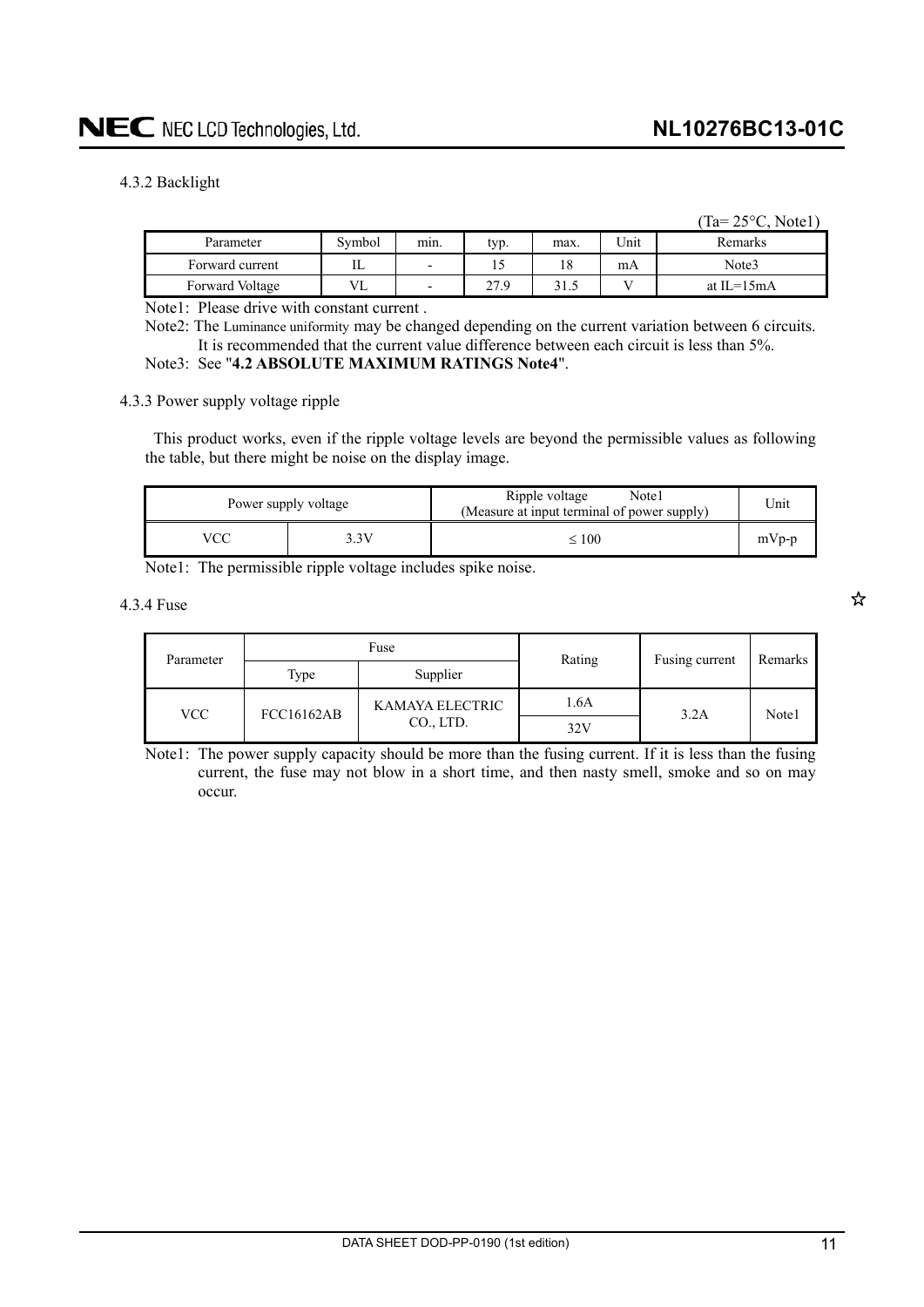#### <span id="page-11-0"></span>4.4 POWER SUPPLY VOLTAGE SEQUENCE

4.4.1 LCD panel signal processing board



- $*$  These signals should be measured at the terminal of  $100\Omega$  resistance.
- Note1: In terms of voltage variation (voltage drop) while VCC rising edge is below 3.0V, a protection circuit may work, and then this product may not work.
- Note2: Display signals  $(D0+/-, D1+/-, D2+/-, D3+/-$  and  $CLK+/-$ ) and function signals (DPS, FRC and MSL) must be Low or High-impedance, exclude the VALID period (See above sequence diagram), in order to avoid that internal circuits is damaged. If some of display and function signals of this product are cut while this product is working, even if the signal input to it once again, it might not work normally. If customer stops the display and function signals, they should be cut VCC.
- 4.4.2 LED lighting circuit



- Note1: These are the display and function signals for LCD panel signal processing board.
- Note2: The backlight should be turned on within the valid period of display and function signals, in order to avoid unstable data display.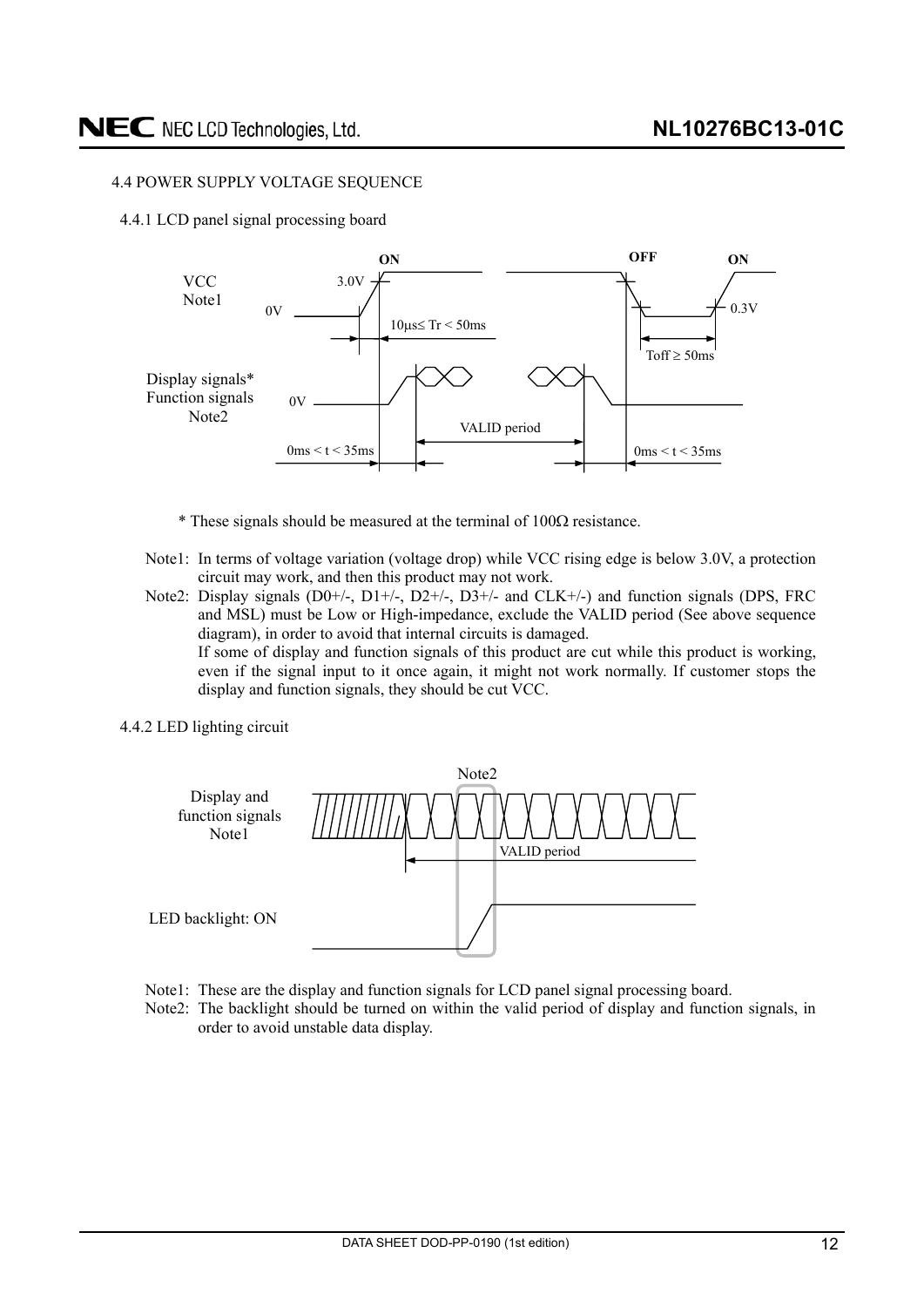☆

#### <span id="page-12-0"></span>4.5 CONNECTIONS AND FUNCTIONS FOR INTERFACE PINS

4.5.1 LCD panel signal processing board

|                 | CN1 socket (LCD module side): FI-SE20P-HFE (Japan Aviation Electronics Industry Limited (JAE)) |
|-----------------|------------------------------------------------------------------------------------------------|
| Adaptable plug: | FI-S20S (Japan Aviation Electronics Industry Limited (JAE))                                    |

| Pin            | Symbol                             | Signal                                   |                                                 | Input data signal: 8bit                        |              | Remarks           |
|----------------|------------------------------------|------------------------------------------|-------------------------------------------------|------------------------------------------------|--------------|-------------------|
| No.            |                                    |                                          | <b>MAPA</b>                                     | MAP <sub>B</sub>                               | signal: 6bit |                   |
| $\mathbf{1}$   | $D3+$<br>or<br><b>GND</b><br>$D3-$ | Pixel data<br>or<br>Ground<br>Pixel data | R0-R1, G0-G1, B0-B1                             | R6-R7, G6-G7, B6-B7                            | Ground       | Notel,<br>Note3,  |
| 2              | or<br>$\operatorname{GND}$         | or<br>Ground                             |                                                 |                                                |              | Note4             |
| 3              | <b>DPS</b>                         | Selection<br>of scan direction           |                                                 | High: Reverse scan<br>Low or Open: Normal scan |              | Note <sub>2</sub> |
| $\overline{4}$ | <b>FRC</b>                         | Selection of the number<br>of colors     |                                                 | High                                           | Low or Open  | Note1<br>Note5    |
| 5              | <b>GND</b>                         | Ground                                   |                                                 | Ground                                         |              | Note4             |
| 6              | $CLK+$                             | Pixel clock                              |                                                 | Pixel clock                                    |              | Note3             |
| 7              | CLK-                               |                                          |                                                 |                                                |              |                   |
| 8              | <b>GND</b>                         | Ground                                   |                                                 | Ground                                         |              | Note4             |
| 9              | $D2+$                              | Pixel data                               | <b>B4-B7,DE</b>                                 | <b>B2-B5,DE</b>                                |              | Note3             |
| 10             | $D2-$                              |                                          |                                                 |                                                |              |                   |
| 11             | <b>GND</b>                         | Ground                                   |                                                 | Ground                                         |              | Note4             |
| 12             | $D1+$                              | Pixel data                               | G3-G7, B2-B3                                    | G1-G5, B0-B1                                   |              | Note3             |
| 13             | $D1-$                              |                                          |                                                 |                                                |              |                   |
| 14             | <b>GND</b>                         | Ground                                   |                                                 | Ground                                         |              | Note4             |
| 15             | $D0+$                              | Pixel data                               | R <sub>2</sub> -R <sub>7</sub> , G <sub>2</sub> | R0-R5,G0                                       |              | Note3             |
| 16             | $D0-$                              |                                          |                                                 |                                                |              |                   |
| 17             | $\operatorname{GND}$               | Ground                                   |                                                 | Ground                                         |              | Note4             |
| 18             | MSL                                | Selection of LVDS input<br>map           | Low                                             | High                                           | Low          | Note <sub>5</sub> |
| 19             | <b>VCC</b>                         | Power supply                             |                                                 |                                                | Power supply | Note4             |
| $20\,$         | <b>VCC</b>                         |                                          | Power supply                                    |                                                |              |                   |

Note1: See "**4.6 DISPLAY COLORS AND INPUT DATA SIGNALS**".

Note2: See "**4.8 SCANNING DIRECTIONS**".

Note4: All GND and VCC terminals should be used without any non-connected lines.

Note5: See "**4.5.4 Connection between receiver and transmitter for LVDS**".

☆

Note3: Twist pair wires with  $100\Omega$  (Characteristic impedance) should be used between LCD panel signal processing board and LVDS transmitter.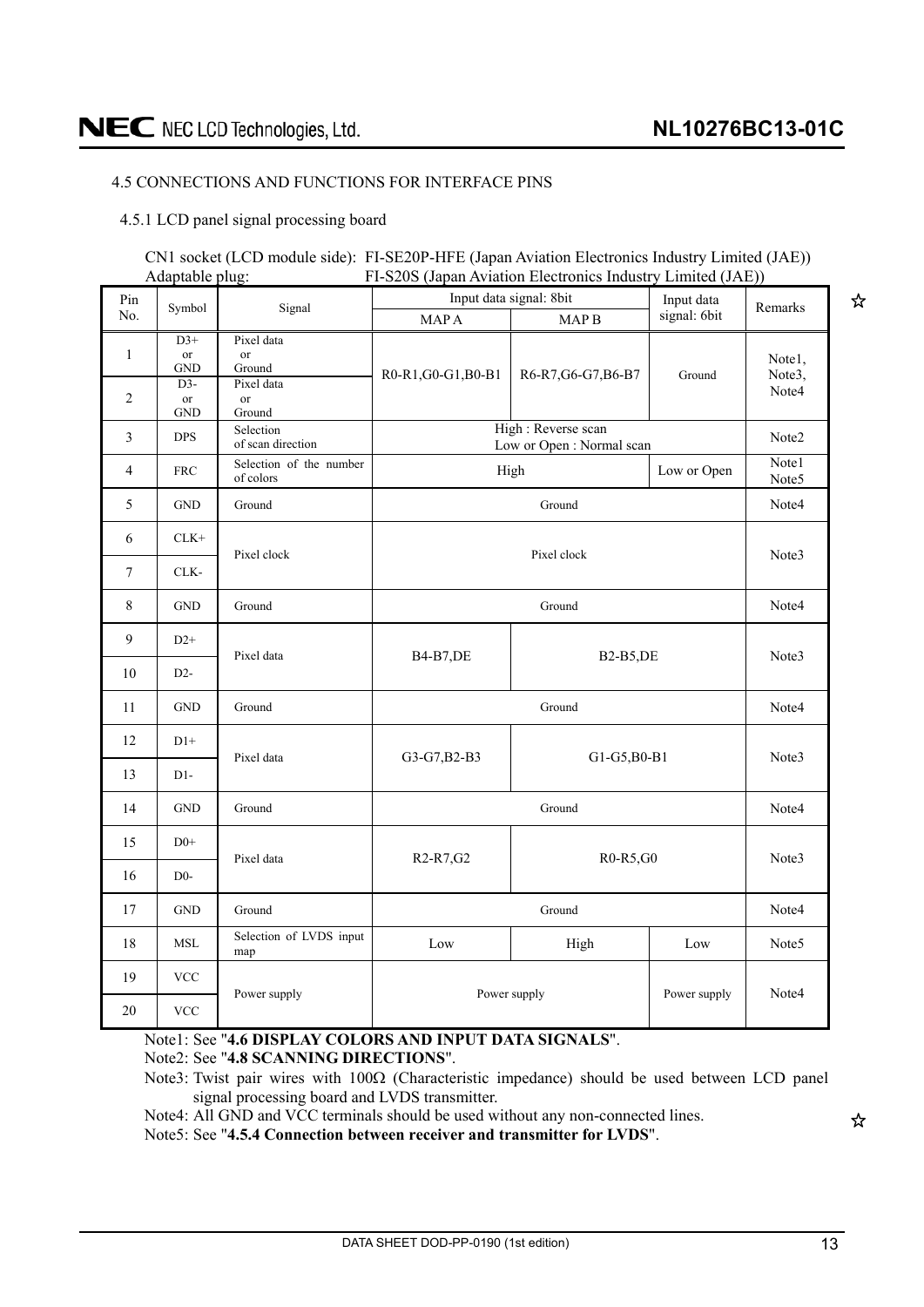#### <span id="page-13-0"></span>4.5.2 Backlight lamp

| Adaptable socket: |                | DF14-15S-1.25C (Hirose Electric Co., Ltd.(HRS)) |                     |  |
|-------------------|----------------|-------------------------------------------------|---------------------|--|
| Pin No.           | Symbol         | Signal                                          | Remarks             |  |
|                   | A1             | Anode1                                          |                     |  |
| $\overline{2}$    | K1             | Cathode1                                        |                     |  |
| 3                 | A2             | Anode2                                          |                     |  |
| $\overline{4}$    | K <sub>2</sub> | Cathode2                                        |                     |  |
| 5                 | A <sub>3</sub> | Anode3                                          |                     |  |
| 6                 | K3             | Cathode3                                        |                     |  |
| 7                 | A4             | Anode4                                          |                     |  |
| 8                 | K4             | Cathode4                                        |                     |  |
| 9                 | A <sub>5</sub> | Anode5                                          |                     |  |
| 10                | K5             | Cathode5                                        |                     |  |
| 11                | A6             | Anode <sub>6</sub>                              |                     |  |
| 12                | K6             | Cathode6                                        |                     |  |
| 13                | N. C.          |                                                 | Keep this pin Open. |  |
| 14                | N. C.          |                                                 | Keep this pin Open. |  |
| 15                | N. C.          |                                                 | Keep this pin Open. |  |

## CN2 plug (LCD module side): DF14A-15P-1.25H (Hirose Electric Co., Ltd.(HRS))

#### 4.5.3 Positions of plug and socket

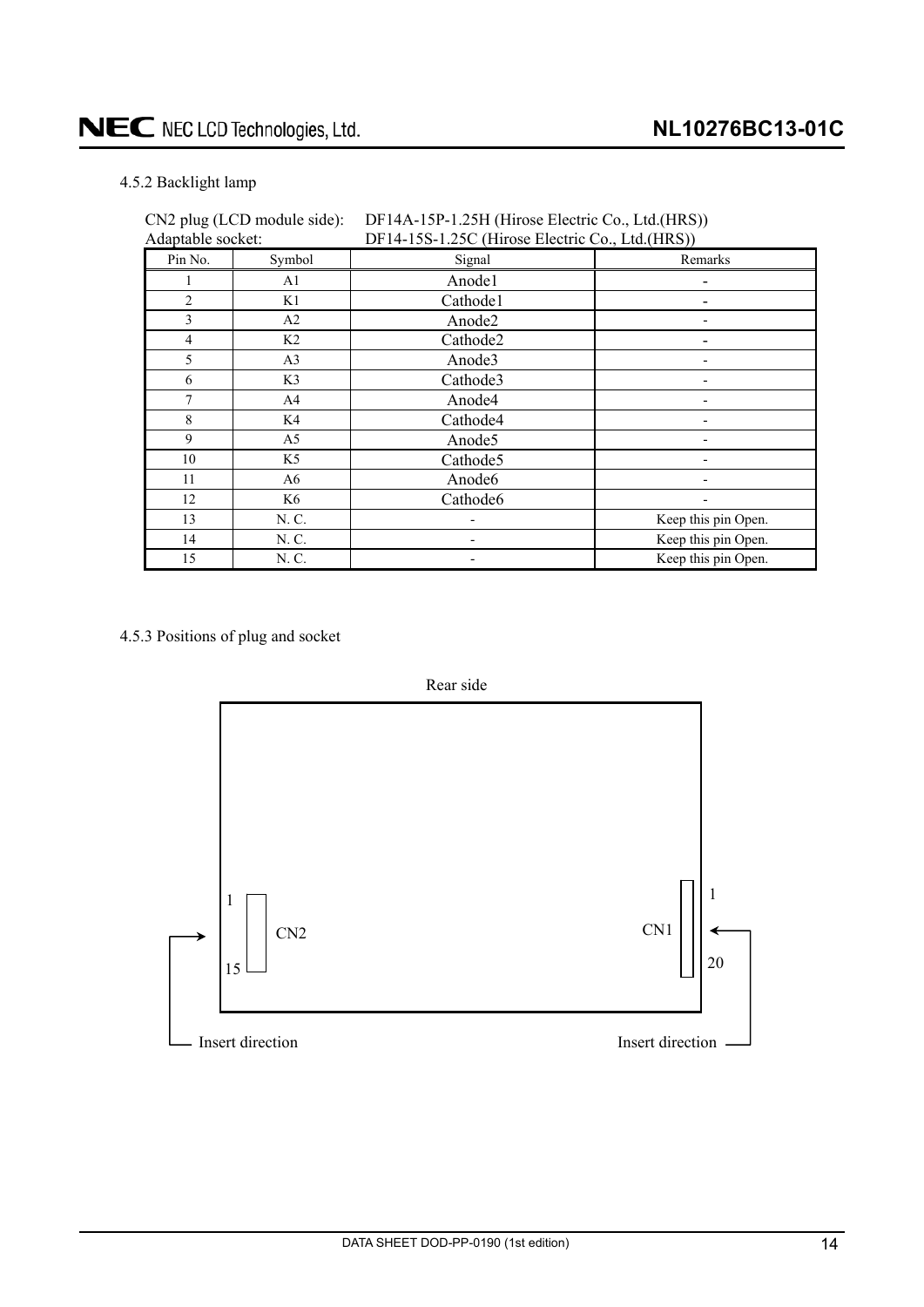

#### <span id="page-14-0"></span>4.5.4 Connection between receiver and transmitter for LVDS

DATA SHEET DOD-PP-0190 (1st edition) 15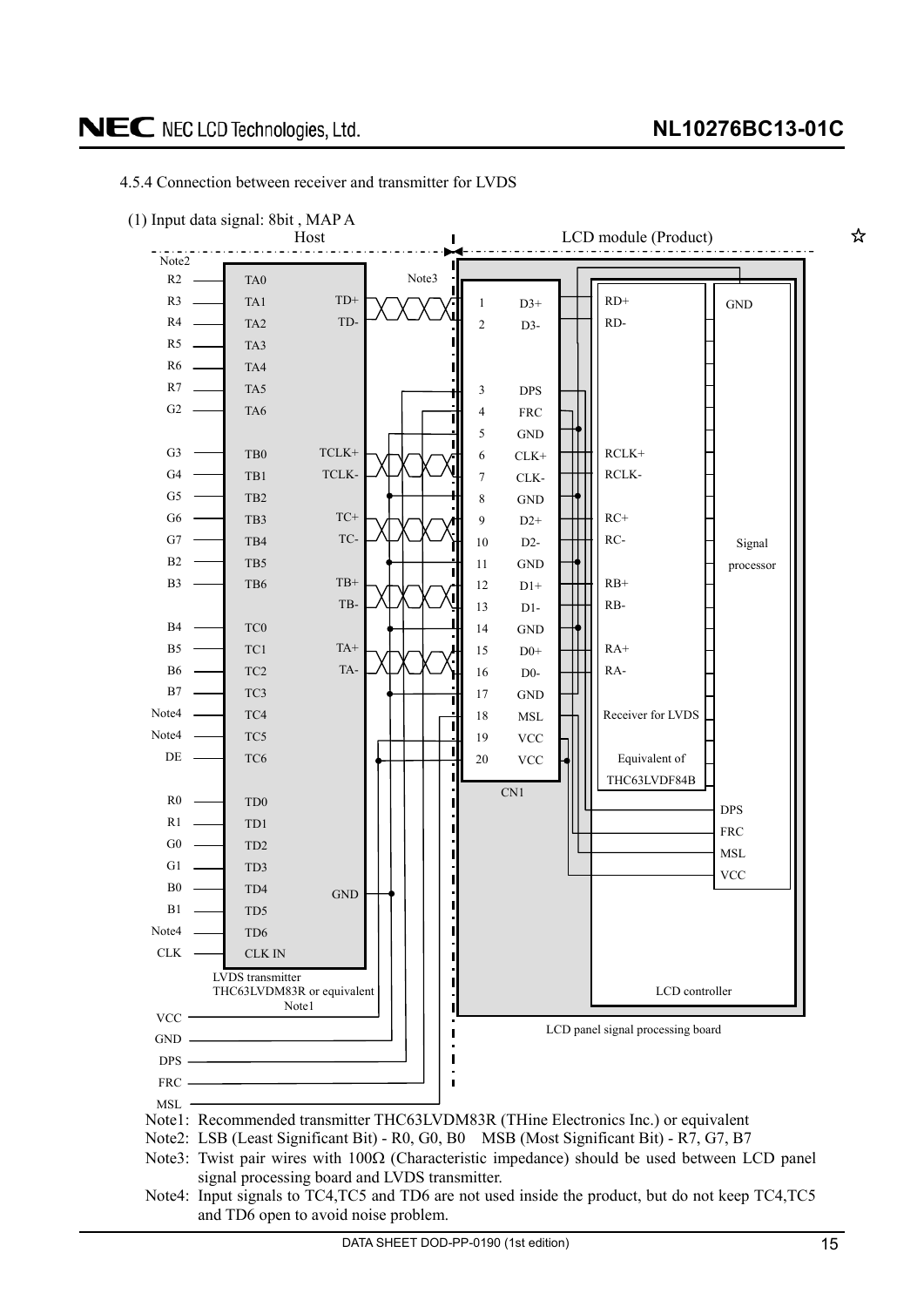☆



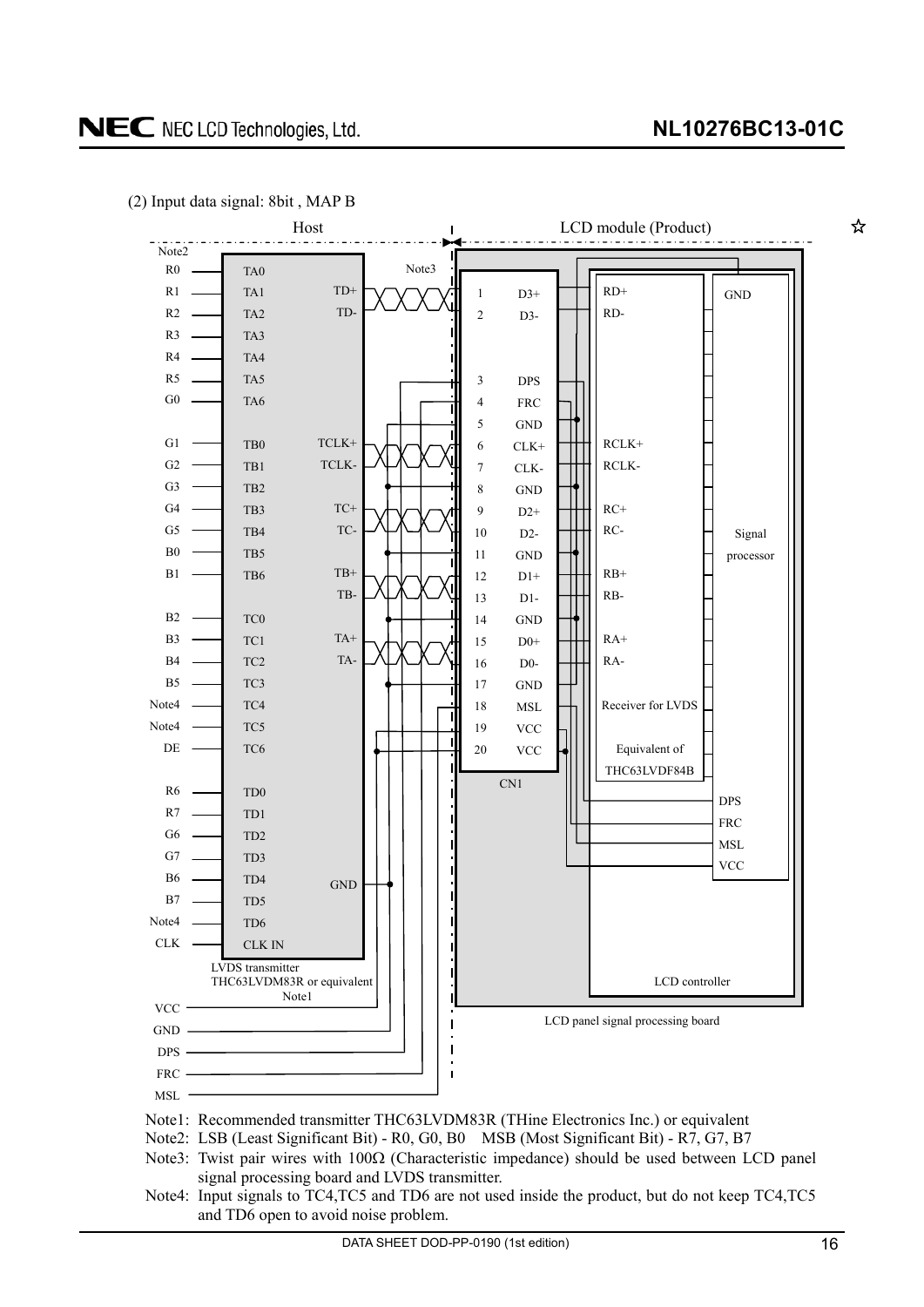☆





Note1: Recommended transmitter THC63LVDM83R (THine Electronics Inc.) or equivalent

- Note2: LSB (Least Significant Bit) R0, G0, B0 MSB (Most Significant Bit) R5, G5, B5
- Note3: Twist pair wires with  $100\Omega$  (Characteristic impedance) should be used between LCD panel signal processing board and LVDS transmitter.
- Note4: Input signals to TC4 and TC5 are not used inside the product, but do not keep TC4 and TC5 open to avoid noise problem.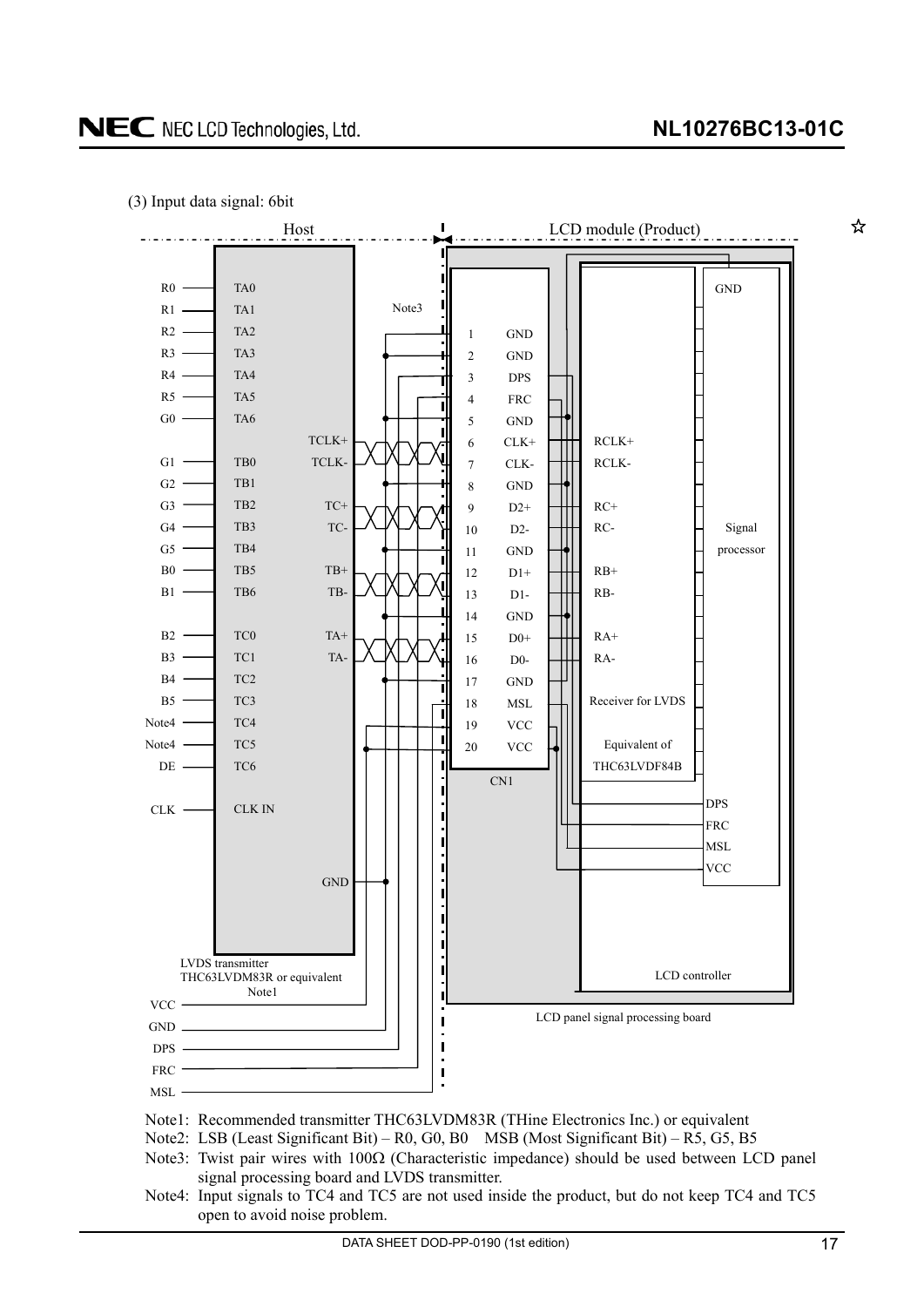#### <span id="page-17-0"></span>4.5.5 Input data mapping

(1) Input data signal: 8bit , MAP A



<sup>(2)</sup> Input data signal: 8bit , MAP B

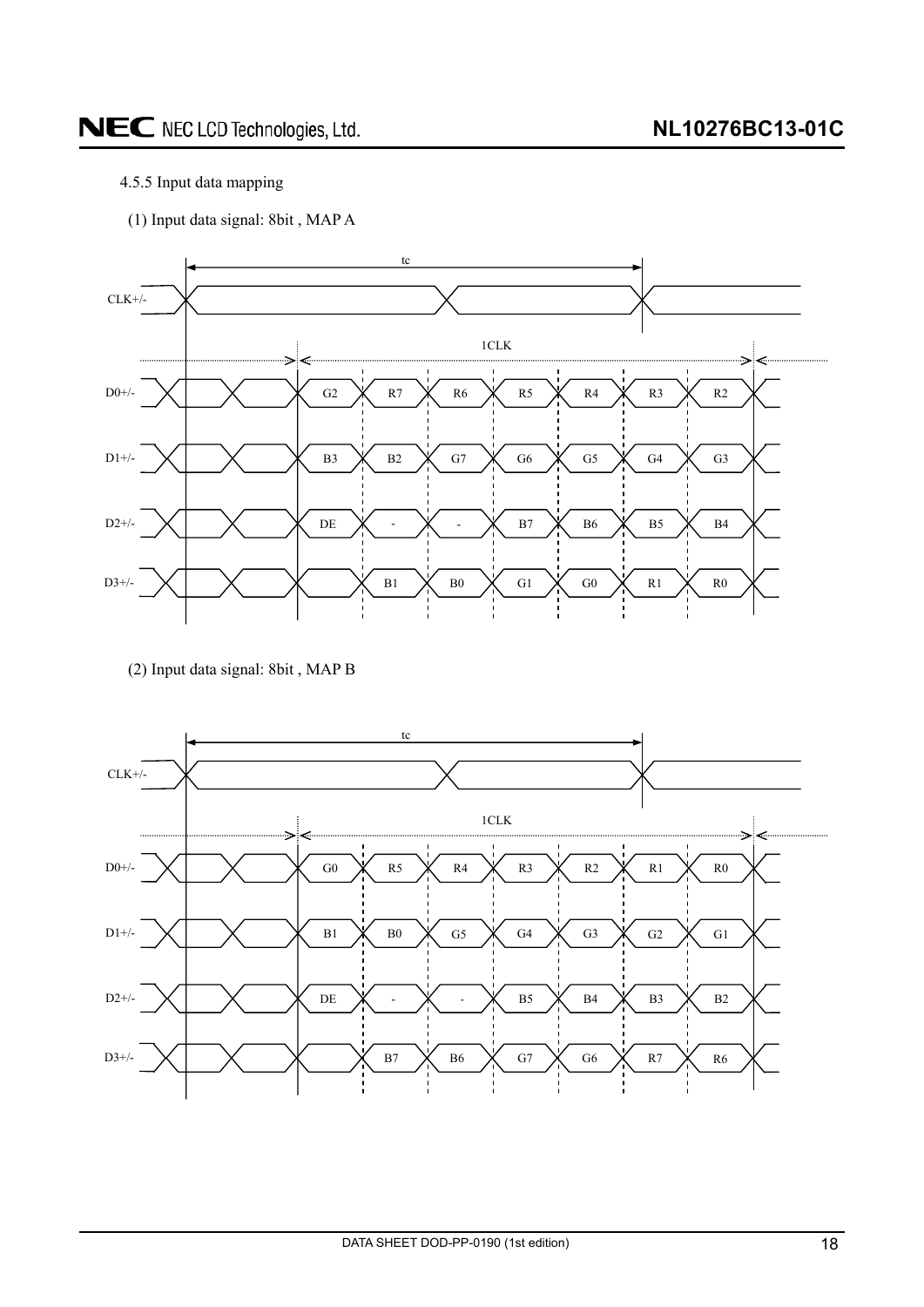<span id="page-18-0"></span>(3) Input data signal: 6bit



#### 4.6 DISPLAY COLORS AND INPUT DATA SIGNALS

4.6.1 Combinations between input data signals, FRC signal and MSL signal

This product can display in equivalent to 16,777,216 colors in 256 gray scales and 262,144 colors in 64 gray scales by combination between input data signals and FRC signal. See following table.

| Combination  | Input<br>data<br>signals | Input Data<br>mapping | $CN1-$<br>Pin No.1 and 2 | <b>FRC</b><br>terminal | MSL<br>terminal | Display<br>colors | Remarks           |
|--------------|--------------------------|-----------------------|--------------------------|------------------------|-----------------|-------------------|-------------------|
| $^\circledR$ | 8 bit                    | Map A                 | $D3+/$                   | High                   | Low             | 16,777,216        | Note1             |
| ➁            | 8 bit                    | Map B                 | $D3+/$                   | High                   | High            | 16,777,216        | Note1             |
|              | 6 bit                    | -                     | GND                      | Low or<br>open         | Low             | 262,144           | Note <sub>2</sub> |

Note1: See "**4.6.2 16,777,216 colors**". Note2: See "**4.6.3 262,144 colors**".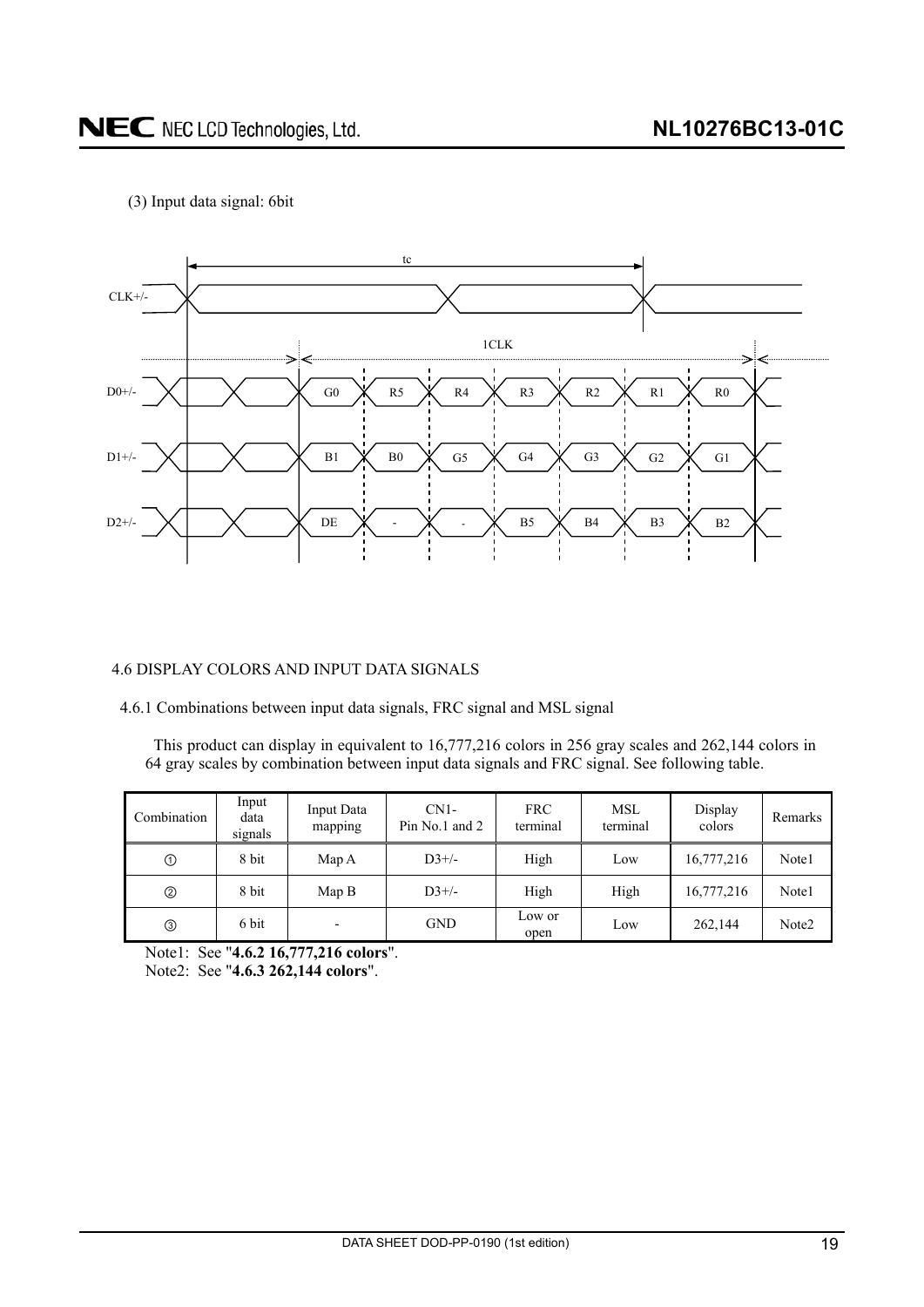#### <span id="page-19-0"></span>4.6.2 16,777,216 colors

This product can display equivalent of  $16,777,216$  colors in 256 gray scales by combination  $\odot$ . (See "**4.6.1 Combinations between input data signals and FRC signal**".) Also the relation between display colors and input data signals is as the following table.

| Display colors      |              |                  |                                                       |                  |                  |                  |                  |                         |                  |                  |                  |                  |                  |                  |                  |                  |                  | Data signal (0: Low level, 1: High level) |                  |                  |                  |                  |                  |                  |                  |
|---------------------|--------------|------------------|-------------------------------------------------------|------------------|------------------|------------------|------------------|-------------------------|------------------|------------------|------------------|------------------|------------------|------------------|------------------|------------------|------------------|-------------------------------------------|------------------|------------------|------------------|------------------|------------------|------------------|------------------|
|                     |              |                  | R6 R5 R4 R3 R2 R1 R0<br>G7 G6 G5 G4 G3 G2 G1 G0<br>R7 |                  |                  |                  |                  | B7 B6 B5 B4 B3 B2 B1 B0 |                  |                  |                  |                  |                  |                  |                  |                  |                  |                                           |                  |                  |                  |                  |                  |                  |                  |
|                     | <b>Black</b> | $\mathbf{0}$     | $\mathbf{0}$                                          | $\overline{0}$   | $\boldsymbol{0}$ | $\mathbf{0}$     | $\boldsymbol{0}$ | $\boldsymbol{0}$        | $\mathbf{0}$     | $\overline{0}$   | $\boldsymbol{0}$ | $\mathbf{0}$     | $\boldsymbol{0}$ | $\boldsymbol{0}$ | $\mathbf{0}$     | $\boldsymbol{0}$ | $\mathbf{0}$     | $\overline{0}$                            | $\boldsymbol{0}$ | $\boldsymbol{0}$ | $\boldsymbol{0}$ | $\boldsymbol{0}$ | $\boldsymbol{0}$ | $\boldsymbol{0}$ | $\boldsymbol{0}$ |
| <b>Basic Colors</b> | Blue         | $\boldsymbol{0}$ | $\boldsymbol{0}$                                      | 0                | $\boldsymbol{0}$ | $\boldsymbol{0}$ | 0                | $\boldsymbol{0}$        | $\boldsymbol{0}$ | 0                | $\boldsymbol{0}$ | $\boldsymbol{0}$ | $\boldsymbol{0}$ | $\boldsymbol{0}$ | 0                | $\boldsymbol{0}$ | $\boldsymbol{0}$ | 1                                         | 1                |                  | 1                |                  | 1                | 1                | 1                |
|                     | Red          | 1                | 1                                                     |                  |                  |                  |                  | 1                       | 1                | 0                | 0                | $\boldsymbol{0}$ | $\boldsymbol{0}$ | $\boldsymbol{0}$ | 0                | $\boldsymbol{0}$ | $\boldsymbol{0}$ | 0                                         | $\boldsymbol{0}$ | $\boldsymbol{0}$ | $\mathbf{0}$     | 0                | $\boldsymbol{0}$ | $\boldsymbol{0}$ | $\mathbf{0}$     |
|                     | Magenta      | 1                |                                                       |                  | 1                |                  | 1                | 1                       | 1                | 0                | 0                | $\boldsymbol{0}$ | $\boldsymbol{0}$ | 0                | $\boldsymbol{0}$ | 0                | $\overline{0}$   | 1                                         | 1                | 1                | 1                |                  | 1                | 1                | 1                |
|                     | Green        | $\theta$         | 0                                                     | 0                | $\mathbf{0}$     | 0                | $\overline{0}$   | $\boldsymbol{0}$        | $\mathbf{0}$     | 1                | 1                | 1                | 1                |                  | 1                | 1                | 1                | 0                                         | $\boldsymbol{0}$ | 0                | $\overline{0}$   | 0                | $\theta$         | $\boldsymbol{0}$ | 0                |
|                     | Cyan         | $\boldsymbol{0}$ | $\boldsymbol{0}$                                      | 0                | $\boldsymbol{0}$ | 0                | 0                | $\boldsymbol{0}$        | $\boldsymbol{0}$ | 1                |                  |                  |                  |                  |                  |                  | 1                | 1                                         | 1                | 1                | 1                |                  | 1                | 1                | 1                |
|                     | Yellow       | 1                | 1                                                     |                  | 1                |                  | 1                | 1                       | 1                | 1                | 1                | 1                |                  |                  |                  | 1                | 1                | 0                                         | $\boldsymbol{0}$ | $\boldsymbol{0}$ | 0                | 0                | $\boldsymbol{0}$ | $\boldsymbol{0}$ | $\boldsymbol{0}$ |
|                     | White        | 1                |                                                       |                  |                  |                  |                  | 1                       | 1                | 1                | 1                |                  | 1                |                  | 1                | 1                | 1                |                                           | 1                |                  | 1                |                  | 1                | 1                | 1                |
|                     | Black        | $\theta$         | $\mathbf{0}$                                          | $\mathbf{0}$     | $\mathbf{0}$     | $\boldsymbol{0}$ | $\mathbf{0}$     | $\mathbf{0}$            | $\mathbf{0}$     | 0                | $\overline{0}$   | $\mathbf{0}$     | $\mathbf{0}$     | $\mathbf{0}$     | $\mathbf{0}$     | $\theta$         | $\mathbf{0}$     | 0                                         | $\mathbf{0}$     | $\mathbf{0}$     | $\mathbf{0}$     | $\boldsymbol{0}$ | $\mathbf{0}$     | $\boldsymbol{0}$ | $\theta$         |
|                     |              | $\theta$         | $\boldsymbol{0}$                                      | $\boldsymbol{0}$ | $\mathbf{0}$     | $\boldsymbol{0}$ | 0                | $\boldsymbol{0}$        | 1                | 0                | $\boldsymbol{0}$ | $\boldsymbol{0}$ | $\boldsymbol{0}$ | 0                | 0                | 0                | $\boldsymbol{0}$ | 0                                         | $\boldsymbol{0}$ | $\boldsymbol{0}$ | 0                | 0                | $\boldsymbol{0}$ | $\boldsymbol{0}$ | $\mathbf{0}$     |
|                     | dark         | $\mathbf{0}$     | $\mathbf{0}$                                          | $\overline{0}$   | $\mathbf{0}$     | $\mathbf{0}$     | 0                | 1                       | $\mathbf{0}$     | $\overline{0}$   | $\overline{0}$   | $\boldsymbol{0}$ | $\theta$         | $\mathbf{0}$     | $\boldsymbol{0}$ | $\boldsymbol{0}$ | $\overline{0}$   | 0                                         | $\mathbf{0}$     | $\boldsymbol{0}$ | $\theta$         | $\theta$         | $\boldsymbol{0}$ | $\mathbf{0}$     | $\mathbf{0}$     |
|                     |              |                  |                                                       |                  |                  |                  |                  |                         |                  |                  |                  |                  |                  |                  |                  |                  |                  |                                           |                  |                  |                  |                  |                  |                  |                  |
|                     |              |                  |                                                       |                  |                  |                  |                  |                         |                  |                  |                  |                  |                  |                  |                  |                  |                  |                                           |                  |                  |                  |                  |                  |                  |                  |
| Red gray scale      | bright       |                  |                                                       |                  |                  |                  |                  | 0                       | 1                | 0                | 0                | 0                | 0                | 0                | 0                | 0                | $\boldsymbol{0}$ | 0                                         | $\boldsymbol{0}$ | 0                | 0                | 0                | $\theta$         | $\boldsymbol{0}$ | $\mathbf{0}$     |
|                     |              | 1                | 1                                                     |                  |                  |                  | 1                | 1                       | $\boldsymbol{0}$ | 0                | $\mathbf{0}$     | $\boldsymbol{0}$ | $\boldsymbol{0}$ | $\mathbf{0}$     | $\boldsymbol{0}$ | $\boldsymbol{0}$ | $\mathbf{0}$     | 0                                         | $\boldsymbol{0}$ | $\boldsymbol{0}$ | $\boldsymbol{0}$ | $\boldsymbol{0}$ | $\boldsymbol{0}$ | $\boldsymbol{0}$ | $\mathbf{0}$     |
|                     | Red          | 1                | 1                                                     |                  | 1                |                  | 1                | 1                       | 1                | $\boldsymbol{0}$ | $\boldsymbol{0}$ | $\boldsymbol{0}$ | $\boldsymbol{0}$ | 0                | $\boldsymbol{0}$ | $\boldsymbol{0}$ | $\boldsymbol{0}$ | 0                                         | $\boldsymbol{0}$ | $\boldsymbol{0}$ | $\boldsymbol{0}$ | $\boldsymbol{0}$ | $\boldsymbol{0}$ | $\boldsymbol{0}$ | $\boldsymbol{0}$ |
|                     | <b>Black</b> | $\boldsymbol{0}$ | $\boldsymbol{0}$                                      | $\mathbf{0}$     | $\mathbf{0}$     | $\mathbf{0}$     | $\mathbf{0}$     | $\mathbf{0}$            | $\mathbf{0}$     | $\mathbf{0}$     | $\boldsymbol{0}$ | $\boldsymbol{0}$ | $\mathbf{0}$     | $\mathbf{0}$     | $\boldsymbol{0}$ | $\boldsymbol{0}$ | $\mathbf{0}$     | 0                                         | $\mathbf{0}$     | $\mathbf{0}$     | $\theta$         | $\mathbf{0}$     | $\boldsymbol{0}$ | $\boldsymbol{0}$ | $\theta$         |
|                     |              | $\theta$         | $\boldsymbol{0}$                                      | $\boldsymbol{0}$ | $\mathbf{0}$     | $\boldsymbol{0}$ | $\boldsymbol{0}$ | $\boldsymbol{0}$        | $\theta$         | $\boldsymbol{0}$ | $\mathbf{0}$     | $\boldsymbol{0}$ | $\boldsymbol{0}$ | $\mathbf{0}$     | $\boldsymbol{0}$ | $\boldsymbol{0}$ | 1                | 0                                         | $\boldsymbol{0}$ | $\boldsymbol{0}$ | $\boldsymbol{0}$ | 0                | $\boldsymbol{0}$ | $\boldsymbol{0}$ | $\mathbf{0}$     |
|                     | dark         | $\theta$         | $\theta$                                              | $\theta$         | $\theta$         | $\theta$         | $\theta$         | $\theta$                | $\theta$         | $\theta$         | $\theta$         | $\theta$         | $\theta$         | $\theta$         | $\mathbf{0}$     | 1                | $\theta$         | 0                                         | $\mathbf{0}$     | $\overline{0}$   | $\mathbf{0}$     | $\mathbf{0}$     | $\mathbf{0}$     | $\mathbf{0}$     | $\mathbf{0}$     |
|                     | ↑            |                  |                                                       |                  |                  |                  |                  |                         |                  |                  |                  |                  |                  |                  |                  |                  |                  |                                           |                  |                  |                  |                  |                  |                  |                  |
| Green gray scale    |              |                  |                                                       |                  |                  |                  |                  |                         |                  |                  |                  |                  |                  |                  |                  |                  |                  |                                           |                  |                  |                  |                  |                  |                  |                  |
|                     | bright       | $\theta$         | 0                                                     | 0                | 0                | 0                | 0                | $\boldsymbol{0}$        | $\boldsymbol{0}$ | 1                |                  |                  |                  |                  |                  | 0                | 1                | 0                                         | 0                | 0                | 0                | 0                | $\boldsymbol{0}$ | 0                | $\mathbf{0}$     |
|                     |              | $\theta$         | $\boldsymbol{0}$                                      | $\theta$         | $\mathbf{0}$     | $\mathbf{0}$     | $\theta$         | $\boldsymbol{0}$        | $\theta$         | 1                | 1                | 1                | 1                | 1                | 1                | 1                | $\mathbf{0}$     | 0                                         | $\mathbf{0}$     | $\boldsymbol{0}$ | $\overline{0}$   | $\theta$         | $\mathbf{0}$     | $\theta$         | $\mathbf{0}$     |
|                     | Green        | $\boldsymbol{0}$ | $\boldsymbol{0}$                                      | $\boldsymbol{0}$ | $\boldsymbol{0}$ | $\boldsymbol{0}$ | $\boldsymbol{0}$ | $\boldsymbol{0}$        | $\boldsymbol{0}$ | 1                | 1                | 1                | 1                |                  | 1                | 1                | 1                | 0                                         | $\boldsymbol{0}$ | $\boldsymbol{0}$ | $\boldsymbol{0}$ | $\boldsymbol{0}$ | $\boldsymbol{0}$ | $\boldsymbol{0}$ | $\boldsymbol{0}$ |
|                     | <b>Black</b> | $\boldsymbol{0}$ | $\boldsymbol{0}$                                      | $\boldsymbol{0}$ | $\boldsymbol{0}$ | $\boldsymbol{0}$ | $\boldsymbol{0}$ | $\boldsymbol{0}$        | $\boldsymbol{0}$ | $\boldsymbol{0}$ | $\boldsymbol{0}$ | $\boldsymbol{0}$ | $\boldsymbol{0}$ | $\boldsymbol{0}$ | $\boldsymbol{0}$ | $\boldsymbol{0}$ | $\boldsymbol{0}$ | $\boldsymbol{0}$                          | $\boldsymbol{0}$ | $\boldsymbol{0}$ | $\boldsymbol{0}$ | $\boldsymbol{0}$ | $\boldsymbol{0}$ | $\boldsymbol{0}$ | $\boldsymbol{0}$ |
| Blue gray scale     |              | $\theta$         | $\boldsymbol{0}$                                      | $\boldsymbol{0}$ | $\boldsymbol{0}$ | 0                | 0                | $\boldsymbol{0}$        | 0                | $\boldsymbol{0}$ | $\boldsymbol{0}$ | $\boldsymbol{0}$ | $\boldsymbol{0}$ | $\boldsymbol{0}$ | 0                | $\boldsymbol{0}$ | $\boldsymbol{0}$ | 0                                         | $\boldsymbol{0}$ | $\boldsymbol{0}$ | 0                | 0                | $\boldsymbol{0}$ | $\boldsymbol{0}$ | 1                |
|                     | dark         | $\mathbf{0}$     | $\theta$                                              | $\overline{0}$   | $\theta$         | $\mathbf{0}$     | $\theta$         | $\mathbf{0}$            | $\mathbf{0}$     | $\mathbf{0}$     | $\mathbf{0}$     | $\mathbf{0}$     | $\theta$         | $\mathbf{0}$     | 0                | $\mathbf{0}$     | $\theta$         | 0                                         | $\mathbf{0}$     | $\overline{0}$   | $\theta$         | $\mathbf{0}$     | $\mathbf{0}$     | 1                | $\mathbf{0}$     |
|                     | ↑            |                  |                                                       |                  |                  |                  |                  |                         |                  |                  |                  |                  |                  |                  |                  |                  |                  |                                           |                  |                  |                  |                  |                  |                  |                  |
|                     |              |                  |                                                       |                  |                  |                  |                  |                         |                  |                  |                  |                  |                  |                  |                  |                  |                  |                                           |                  |                  |                  |                  |                  |                  |                  |
|                     | bright       | $\boldsymbol{0}$ | 0                                                     | 0                | 0                | 0                | $\overline{0}$   | 0                       | $\boldsymbol{0}$ | 0                | $\boldsymbol{0}$ | $\theta$         | 0                | $\mathbf{0}$     | 0                | 0                | $\mathbf{0}$     | 1                                         |                  |                  |                  |                  |                  | 0                |                  |
|                     |              | $\theta$         | $\theta$                                              | 0                | 0                | 0                | 0                | $\overline{0}$          | 0                | 0                | 0                | 0                | 0                | 0                | 0                | 0                | 0                | 1                                         |                  |                  |                  |                  |                  |                  | 0                |
|                     | Blue         | $\theta$         | $\boldsymbol{0}$                                      | $\overline{0}$   | $\mathbf{0}$     | $\boldsymbol{0}$ | 0                | 0                       | $\boldsymbol{0}$ | 0                | 0                | $\boldsymbol{0}$ | $\boldsymbol{0}$ | $\boldsymbol{0}$ | 0                | 0                | $\boldsymbol{0}$ |                                           |                  |                  |                  |                  |                  |                  | 1                |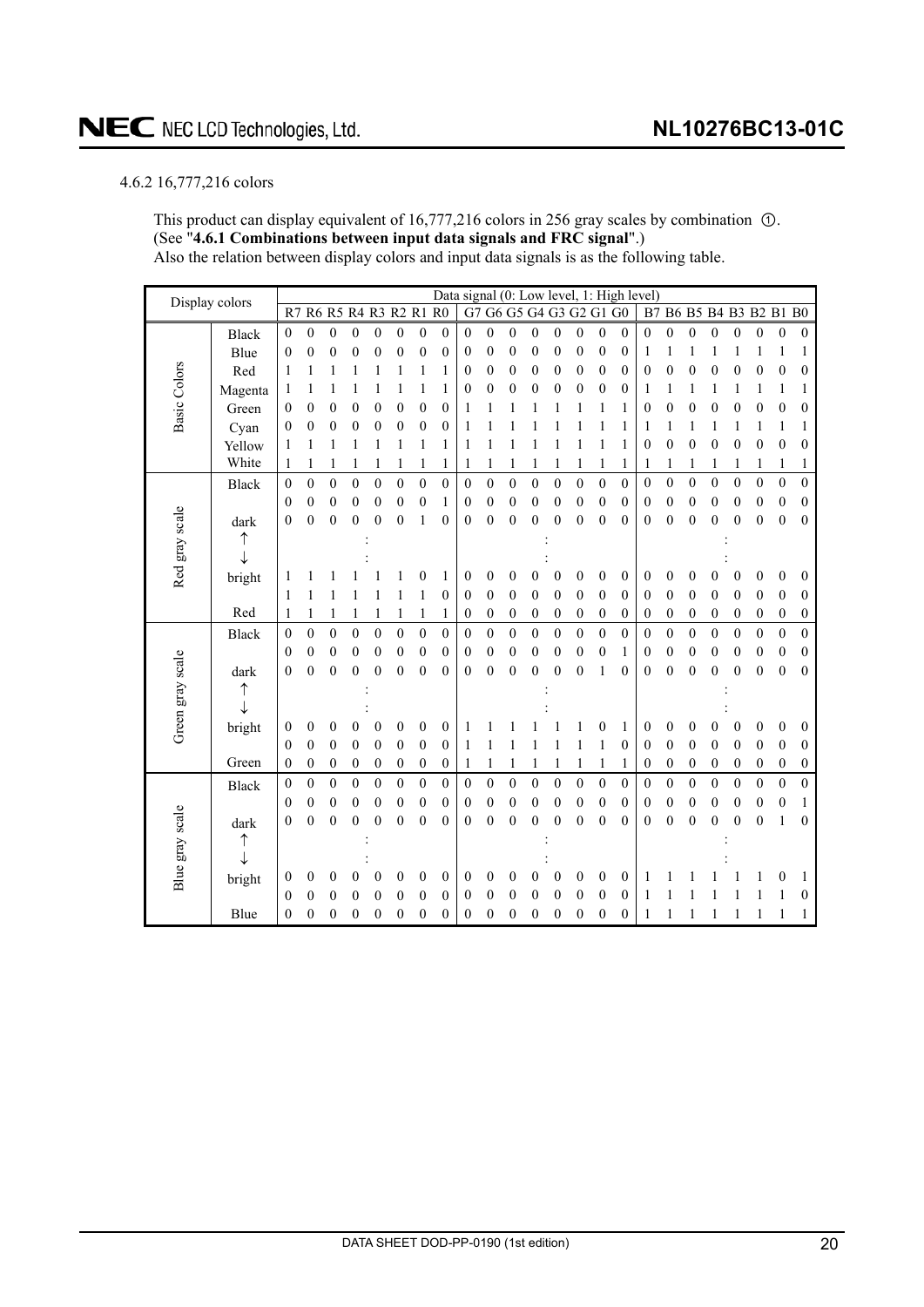#### <span id="page-20-0"></span>4.6.3 262,144 colors

This product can display equivalent of 262,144 colors in 64 gray scales by combination  $\oslash$ . (See "**4.6.1 Combinations between input data signals and FRC signal**".) Also the relation between display colors and input data signals is as the following table.

| Display colors   |              |                  |                  |                  |                  |                  |                  | Data signal (0: Low level, |                  |                  |                  |                  | 1: High level)   |                  |                  |                  |                  |                  |                  |
|------------------|--------------|------------------|------------------|------------------|------------------|------------------|------------------|----------------------------|------------------|------------------|------------------|------------------|------------------|------------------|------------------|------------------|------------------|------------------|------------------|
|                  |              | $\overline{R5}$  | R <sub>4</sub>   | $\overline{R}$   | $\overline{R2}$  | $\overline{R1}$  | R <sub>0</sub>   | $\overline{G}$             | G <sub>4</sub>   | $\overline{G3}$  | $\overline{G2}$  | $\overline{G1}$  | G <sub>0</sub>   | $\overline{B5}$  | $\overline{B4}$  | $\overline{B3}$  | $\overline{B2}$  | B <sub>1</sub>   | $\overline{B}0$  |
|                  | <b>Black</b> | $\boldsymbol{0}$ | $\mathbf{0}$     | $\boldsymbol{0}$ | $\boldsymbol{0}$ | $\boldsymbol{0}$ | $\mathbf{0}$     | $\overline{0}$             | $\mathbf{0}$     | $\boldsymbol{0}$ | $\boldsymbol{0}$ | $\boldsymbol{0}$ | $\mathbf{0}$     | $\mathbf{0}$     | $\overline{0}$   | $\boldsymbol{0}$ | $\boldsymbol{0}$ | $\boldsymbol{0}$ | $\boldsymbol{0}$ |
|                  | Blue         | $\boldsymbol{0}$ | $\boldsymbol{0}$ | $\boldsymbol{0}$ | $\boldsymbol{0}$ | $\boldsymbol{0}$ | $\mathbf{0}$     | $\boldsymbol{0}$           | $\overline{0}$   | $\boldsymbol{0}$ | $\boldsymbol{0}$ | $\boldsymbol{0}$ | $\boldsymbol{0}$ | $\mathbf{1}$     | $\mathbf{1}$     | 1                | $\mathbf{1}$     | 1                | 1                |
| Basic colors     | Red          | 1                | 1                | 1                | 1                | $\mathbf{1}$     | 1                | $\boldsymbol{0}$           | $\mathbf{0}$     | $\mathbf{0}$     | $\boldsymbol{0}$ | $\boldsymbol{0}$ | $\mathbf{0}$     | $\theta$         | $\overline{0}$   | $\mathbf{0}$     | $\boldsymbol{0}$ | $\boldsymbol{0}$ | 0                |
|                  | Magenta      | 1                | 1                | 1                | $\mathbf{1}$     | $\mathbf{1}$     | 1                | $\boldsymbol{0}$           | $\overline{0}$   | $\overline{0}$   | $\mathbf{0}$     | $\boldsymbol{0}$ | $\boldsymbol{0}$ | 1                | 1                | 1                | 1                | 1                | 1                |
|                  | Green        | $\boldsymbol{0}$ | $\overline{0}$   | $\boldsymbol{0}$ | $\boldsymbol{0}$ | $\boldsymbol{0}$ | $\mathbf{0}$     | $\mathbf{1}$               | 1                | 1                | $\mathbf{1}$     | $\mathbf{1}$     | $\mathbf{1}$     | $\boldsymbol{0}$ | $\overline{0}$   | $\overline{0}$   | $\boldsymbol{0}$ | $\boldsymbol{0}$ | $\mathbf{0}$     |
|                  | Cyan         | $\boldsymbol{0}$ | $\overline{0}$   | $\overline{0}$   | $\boldsymbol{0}$ | $\boldsymbol{0}$ | $\mathbf{0}$     | $\mathbf{1}$               | 1                | 1                | $\mathbf{1}$     | $\mathbf{1}$     | 1                | 1                | 1                | 1                | 1                | $\mathbf{1}$     | 1                |
|                  | Yellow       | $\mathbf{1}$     | 1                | 1                | $\mathbf{1}$     | $\mathbf{1}$     | $\mathbf{1}$     | $\mathbf{1}$               | $\mathbf{1}$     | 1                | $\,1$            | $\,1$            | $\mathbf{1}$     | $\boldsymbol{0}$ | $\boldsymbol{0}$ | $\boldsymbol{0}$ | $\boldsymbol{0}$ | $\boldsymbol{0}$ | $\boldsymbol{0}$ |
|                  | White        | 1                | $\mathbf{1}$     | $\mathbf{1}$     | $\mathbf{1}$     | $\mathbf{1}$     | $\mathbf{1}$     | $\mathbf{1}$               | $\mathbf{1}$     | $\mathbf{1}$     | $\mathbf{1}$     | $\,1$            | 1                | 1                | 1                | 1                | 1                | $\mathbf{1}$     | $\mathbf{1}$     |
|                  | <b>Black</b> | $\boldsymbol{0}$ | $\overline{0}$   | $\mathbf{0}$     | $\boldsymbol{0}$ | $\boldsymbol{0}$ | $\mathbf{0}$     | $\mathbf{0}$               | $\mathbf{0}$     | $\mathbf{0}$     | $\boldsymbol{0}$ | $\boldsymbol{0}$ | $\mathbf{0}$     | $\mathbf{0}$     | $\overline{0}$   | $\boldsymbol{0}$ | $\boldsymbol{0}$ | $\boldsymbol{0}$ | $\boldsymbol{0}$ |
|                  |              | $\overline{0}$   | $\mathbf{0}$     | $\boldsymbol{0}$ | $\boldsymbol{0}$ | $\boldsymbol{0}$ | 1                | $\boldsymbol{0}$           | $\mathbf{0}$     | $\overline{0}$   | $\boldsymbol{0}$ | $\boldsymbol{0}$ | $\mathbf{0}$     | $\mathbf{0}$     | $\mathbf{0}$     | $\boldsymbol{0}$ | $\boldsymbol{0}$ | $\boldsymbol{0}$ | $\mathbf{0}$     |
|                  | dark         | $\boldsymbol{0}$ | $\boldsymbol{0}$ | $\boldsymbol{0}$ | $\boldsymbol{0}$ | $\,1$            | $\overline{0}$   | $\mathbf{0}$               | $\overline{0}$   | $\overline{0}$   | $\boldsymbol{0}$ | $\boldsymbol{0}$ | $\overline{0}$   | $\mathbf{0}$     | $\overline{0}$   | $\overline{0}$   | $\boldsymbol{0}$ | $\boldsymbol{0}$ | $\boldsymbol{0}$ |
|                  | ↑            |                  |                  |                  |                  |                  |                  |                            |                  |                  |                  |                  |                  |                  |                  |                  |                  |                  |                  |
| Red gray scale   | $\downarrow$ |                  |                  |                  |                  |                  |                  |                            |                  |                  |                  |                  |                  |                  |                  |                  |                  |                  |                  |
|                  | bright       | 1                | 1                |                  | 1                | $\boldsymbol{0}$ | $\mathbf{1}$     | $\boldsymbol{0}$           | $\boldsymbol{0}$ | $\boldsymbol{0}$ | $\boldsymbol{0}$ | $\boldsymbol{0}$ | $\boldsymbol{0}$ | 0                | $\boldsymbol{0}$ | $\boldsymbol{0}$ | $\boldsymbol{0}$ | $\boldsymbol{0}$ | 0                |
|                  |              | $\mathbf{1}$     | $\mathbf{1}$     | $\mathbf{1}$     | $\mathbf{1}$     | $\mathbf{1}$     | $\mathbf{0}$     | $\mathbf{0}$               | $\mathbf{0}$     | $\mathbf{0}$     | $\boldsymbol{0}$ | $\boldsymbol{0}$ | $\mathbf{0}$     | $\mathbf{0}$     | $\mathbf{0}$     | $\mathbf{0}$     | $\mathbf{0}$     | $\boldsymbol{0}$ | $\boldsymbol{0}$ |
|                  | Red          | $\mathbf{1}$     | 1                | $\mathbf{1}$     | 1                | $\mathbf{1}$     | 1                | $\boldsymbol{0}$           | $\mathbf{0}$     | $\boldsymbol{0}$ | $\boldsymbol{0}$ | $\boldsymbol{0}$ | $\boldsymbol{0}$ | $\boldsymbol{0}$ | $\mathbf{0}$     | $\boldsymbol{0}$ | $\boldsymbol{0}$ | $\boldsymbol{0}$ | $\boldsymbol{0}$ |
|                  | Black        | $\boldsymbol{0}$ | $\mathbf{0}$     | $\overline{0}$   | $\mathbf 0$      | $\overline{0}$   | $\mathbf{0}$     | $\mathbf{0}$               | $\overline{0}$   | $\mathbf{0}$     | $\boldsymbol{0}$ | $\boldsymbol{0}$ | $\mathbf{0}$     | $\boldsymbol{0}$ | $\overline{0}$   | $\mathbf{0}$     | $\overline{0}$   | $\boldsymbol{0}$ | $\mathbf{0}$     |
|                  |              | $\overline{0}$   | $\boldsymbol{0}$ | $\boldsymbol{0}$ | $\boldsymbol{0}$ | $\boldsymbol{0}$ | $\mathbf{0}$     | $\mathbf{0}$               | $\boldsymbol{0}$ | $\boldsymbol{0}$ | $\boldsymbol{0}$ | $\boldsymbol{0}$ | $\mathbf{1}$     | $\boldsymbol{0}$ | $\boldsymbol{0}$ | $\boldsymbol{0}$ | $\boldsymbol{0}$ | $\boldsymbol{0}$ | $\boldsymbol{0}$ |
|                  | dark         | $\overline{0}$   | $\theta$         | $\mathbf{0}$     | $\mathbf{0}$     | $\mathbf{0}$     | $\theta$         | $\mathbf{0}$               | $\theta$         | $\theta$         | $\mathbf{0}$     | $\mathbf{1}$     | $\theta$         | $\mathbf{0}$     | $\overline{0}$   | $\theta$         | $\mathbf{0}$     | $\boldsymbol{0}$ | $\mathbf{0}$     |
| Green gray scale | ↑            |                  |                  |                  |                  |                  |                  |                            |                  |                  |                  |                  |                  |                  |                  |                  |                  |                  |                  |
|                  | ↓            |                  |                  |                  |                  |                  |                  |                            |                  |                  |                  |                  |                  |                  |                  |                  |                  |                  |                  |
|                  | bright       | $\boldsymbol{0}$ | $\boldsymbol{0}$ | $\boldsymbol{0}$ | $\boldsymbol{0}$ | $\boldsymbol{0}$ | $\boldsymbol{0}$ | 1                          | 1                |                  | 1                | $\boldsymbol{0}$ | 1                | 0                | $\boldsymbol{0}$ | 0                | $\boldsymbol{0}$ | $\boldsymbol{0}$ | 0                |
|                  |              | $\boldsymbol{0}$ | $\overline{0}$   | $\boldsymbol{0}$ | $\boldsymbol{0}$ | $\boldsymbol{0}$ | $\overline{0}$   | $\mathbf{1}$               | $\,1$            | $\mathbf{1}$     | $\mathbf{1}$     | $\,1$            | $\boldsymbol{0}$ | $\boldsymbol{0}$ | $\boldsymbol{0}$ | $\boldsymbol{0}$ | $\boldsymbol{0}$ | $\boldsymbol{0}$ | 0                |
|                  | Green        | $\boldsymbol{0}$ | $\boldsymbol{0}$ | $\boldsymbol{0}$ | $\boldsymbol{0}$ | $\boldsymbol{0}$ | $\boldsymbol{0}$ | $\mathbf{1}$               | $\mathbf{1}$     | 1                | $\,1$            | $\mathbf{1}$     | 1                | $\boldsymbol{0}$ | $\boldsymbol{0}$ | $\boldsymbol{0}$ | $\boldsymbol{0}$ | $\boldsymbol{0}$ | $\boldsymbol{0}$ |
|                  | <b>Black</b> | $\boldsymbol{0}$ | $\boldsymbol{0}$ | $\mathbf{0}$     | $\boldsymbol{0}$ | $\boldsymbol{0}$ | $\boldsymbol{0}$ | $\theta$                   | $\overline{0}$   | $\overline{0}$   | $\boldsymbol{0}$ | $\boldsymbol{0}$ | $\boldsymbol{0}$ | $\mathbf{0}$     | $\boldsymbol{0}$ | $\boldsymbol{0}$ | $\boldsymbol{0}$ | $\boldsymbol{0}$ | $\boldsymbol{0}$ |
|                  |              | $\overline{0}$   | $\mathbf{0}$     | $\mathbf{0}$     | $\boldsymbol{0}$ | $\boldsymbol{0}$ | $\mathbf{0}$     | $\mathbf{0}$               | $\mathbf{0}$     | $\overline{0}$   | $\boldsymbol{0}$ | $\boldsymbol{0}$ | $\mathbf{0}$     | $\mathbf{0}$     | $\mathbf{0}$     | $\overline{0}$   | $\boldsymbol{0}$ | $\boldsymbol{0}$ | 1                |
|                  | dark         | $\boldsymbol{0}$ | $\boldsymbol{0}$ | $\overline{0}$   | $\boldsymbol{0}$ | $\boldsymbol{0}$ | $\theta$         | $\mathbf{0}$               | $\boldsymbol{0}$ | $\overline{0}$   | $\boldsymbol{0}$ | $\boldsymbol{0}$ | $\theta$         | $\mathbf{0}$     | $\theta$         | $\overline{0}$   | $\mathbf{0}$     | $\,1$            | $\boldsymbol{0}$ |
|                  | ↑            |                  |                  |                  |                  |                  |                  |                            |                  |                  |                  |                  |                  |                  |                  |                  |                  |                  |                  |
| Blue gray scale  | J            |                  |                  |                  |                  |                  |                  |                            |                  |                  |                  |                  |                  |                  |                  |                  |                  |                  |                  |
|                  | bright       | $\boldsymbol{0}$ | $\boldsymbol{0}$ | $\boldsymbol{0}$ | $\boldsymbol{0}$ | $\boldsymbol{0}$ | $\boldsymbol{0}$ | $\boldsymbol{0}$           | $\boldsymbol{0}$ | $\boldsymbol{0}$ | $\boldsymbol{0}$ | $\boldsymbol{0}$ | $\boldsymbol{0}$ | $\mathbf{1}$     | 1                |                  | 1                | $\boldsymbol{0}$ | 1                |
|                  |              | $\overline{0}$   | $\mathbf{0}$     | $\overline{0}$   | $\boldsymbol{0}$ | $\boldsymbol{0}$ | $\mathbf{0}$     | $\theta$                   | $\mathbf{0}$     | $\overline{0}$   | $\boldsymbol{0}$ | $\boldsymbol{0}$ | $\mathbf{0}$     | 1                | 1                | 1                | 1                | 1                | 0                |
|                  | Blue         | $\boldsymbol{0}$ | $\overline{0}$   | $\mathbf{0}$     | $\boldsymbol{0}$ | $\boldsymbol{0}$ | $\mathbf{0}$     | $\mathbf{0}$               | $\overline{0}$   | $\overline{0}$   | $\boldsymbol{0}$ | $\boldsymbol{0}$ | $\overline{0}$   | 1                | 1                |                  | 1                | 1                | 1                |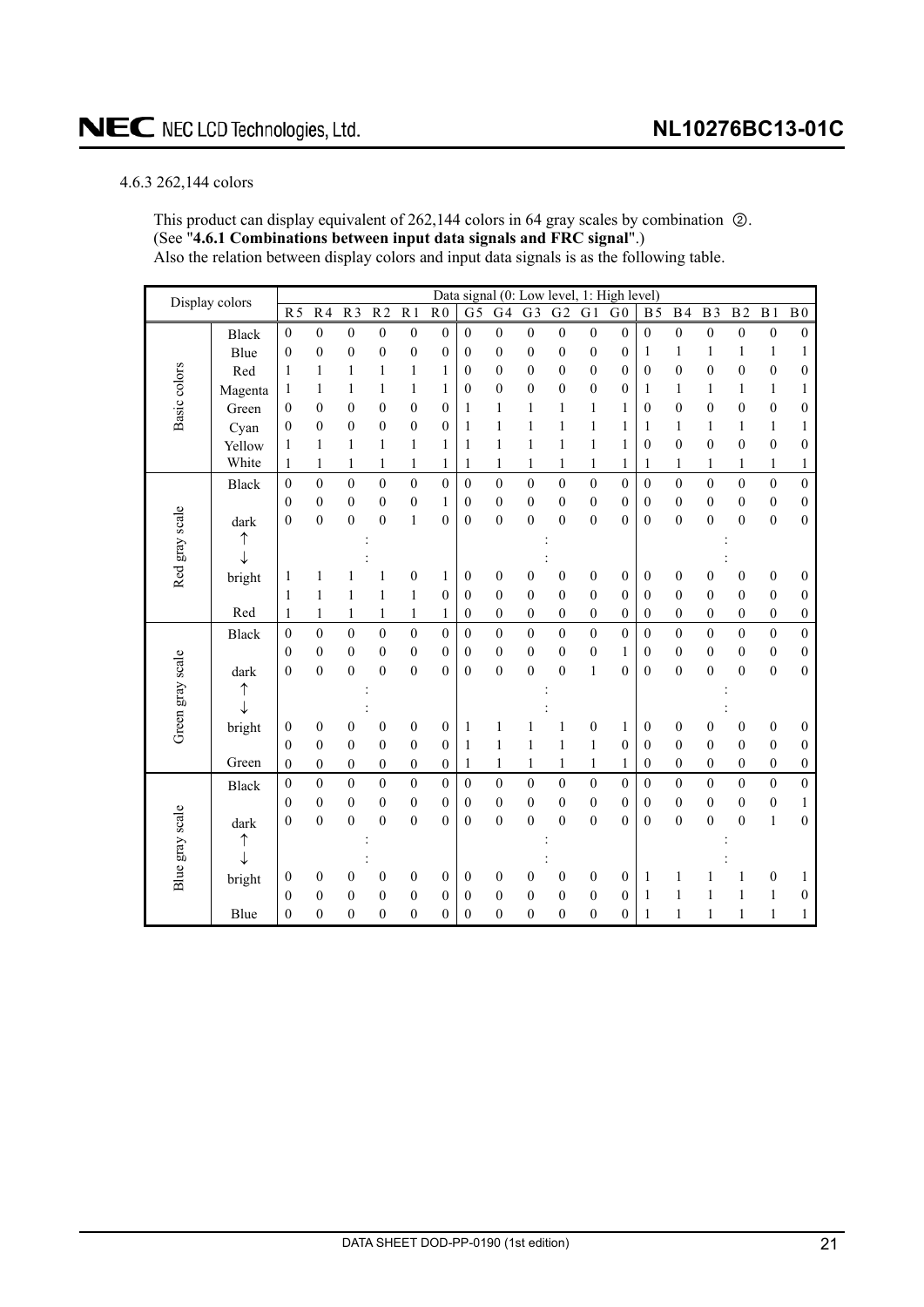#### <span id="page-21-0"></span>4.7 DISPLAY POSITIONS

The following table is the coordinates per pixel (See "**4.8 SCANNING DIRECTIONS**".).

| C(0, 0)                        |                               |                                                     |                               |                                                     |                              |                              |
|--------------------------------|-------------------------------|-----------------------------------------------------|-------------------------------|-----------------------------------------------------|------------------------------|------------------------------|
| $\mathbb{R}$<br>G              | B                             |                                                     |                               |                                                     |                              |                              |
|                                |                               |                                                     |                               |                                                     |                              |                              |
| (0)<br>0,                      | C(<br>$\left( 0\right)$<br>1, | $\bullet\hspace{1.4mm}\bullet\hspace{1.4mm}\bullet$ | $\left( 0\right)$<br>C(<br>Х, | $\bullet\hspace{1.4mm}\bullet\hspace{1.4mm}\bullet$ | C(1022,<br>$\left( 0\right)$ | C(1023,<br>$\left( 0\right)$ |
| $\rm C$<br>$\mathbf{0},$<br>1) | C(<br>1<br>1,                 | $\cdots$                                            | Х,<br>C(<br>-1)               | $\cdots$                                            | C(1022,<br>1)                | C(1023,<br>1)                |
|                                |                               |                                                     |                               |                                                     |                              |                              |
|                                |                               |                                                     |                               |                                                     |                              |                              |
|                                |                               |                                                     |                               |                                                     |                              |                              |
| Y)<br>C(<br>0,                 | C(<br>Y)<br>1,                |                                                     | C(<br>Х,<br>Y)                |                                                     | C(1022,<br>Y)                | C(1023,<br>Y)                |
|                                |                               |                                                     |                               |                                                     |                              |                              |
|                                |                               |                                                     |                               |                                                     |                              |                              |
|                                |                               |                                                     |                               |                                                     |                              |                              |
| C(<br>0, 766                   | C(<br>1,766)                  | $\cdots$                                            | C(<br>X, 766)                 | $\cdots$                                            | C(1022, 766)                 | C(1023, 766)                 |
| 0, 767)                        | 1,767<br>C(                   |                                                     | X, 767)<br>C(                 |                                                     | C(1022, 767)                 | C(1023, 767)                 |

#### 4.8 SCANNING DIRECTIONS

The following figures are seen from a front view. Also the arrow shows the direction of scan.



Note1

Note1

Figure 1. Normal scan (DPS: Low or Open)



Figure 2. Reverse scan (DPS: High)



C (X, Y): The coordinates of the display position (See "**4.7 DISPLAY POSITIONS**".) D (X, Y): The data number of input signal for LCD panel signal processing board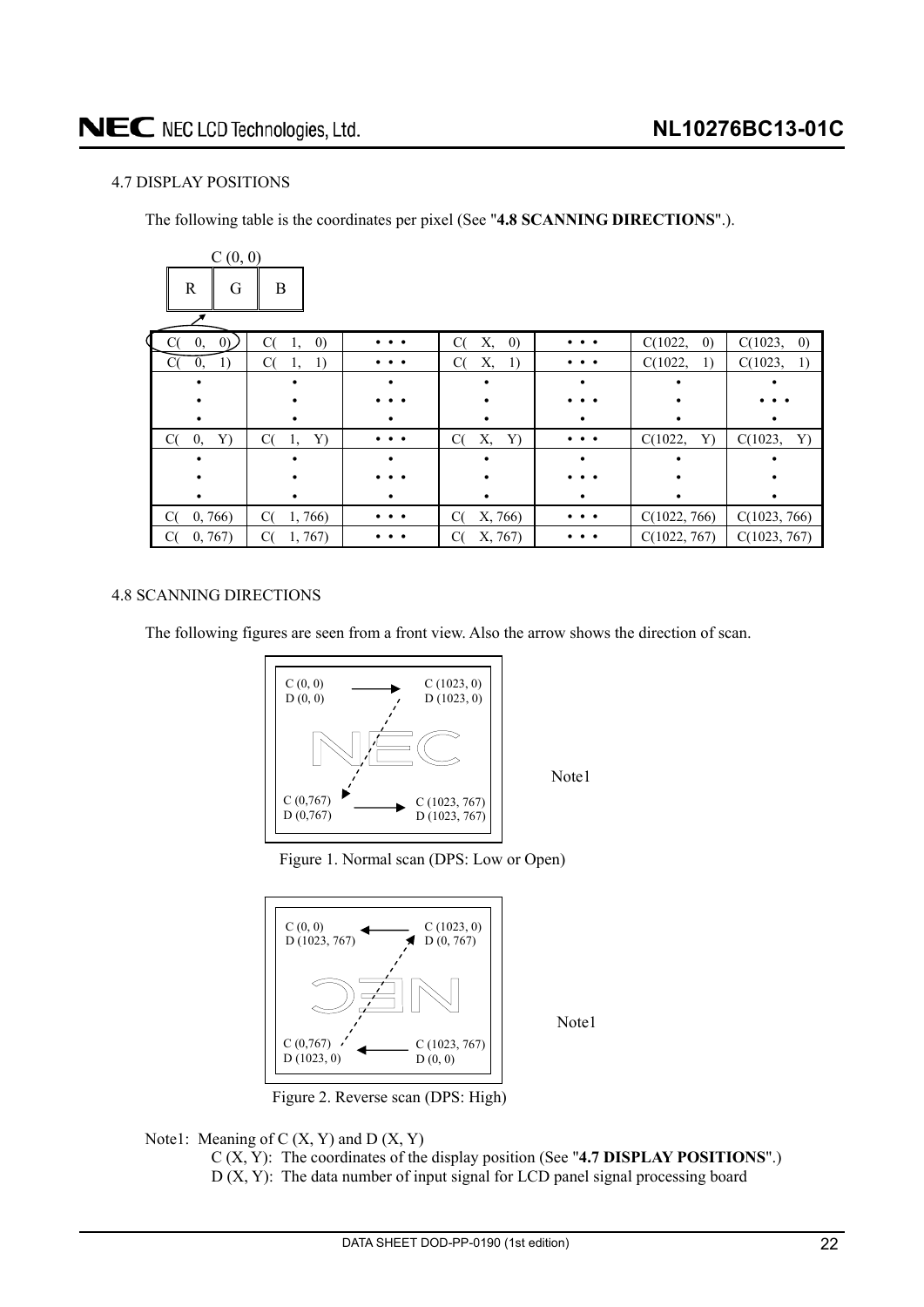#### <span id="page-22-0"></span>4.9 INPUT SIGNAL TIMINGS

- 4.9.1 Outline of input signal timings
	- · Horizontal signal

Note1



Note1: This diagram indicates virtual signal for set up to timing. Note2: See "**4.9.3 Input signal timing chart**" for numeration of pulse.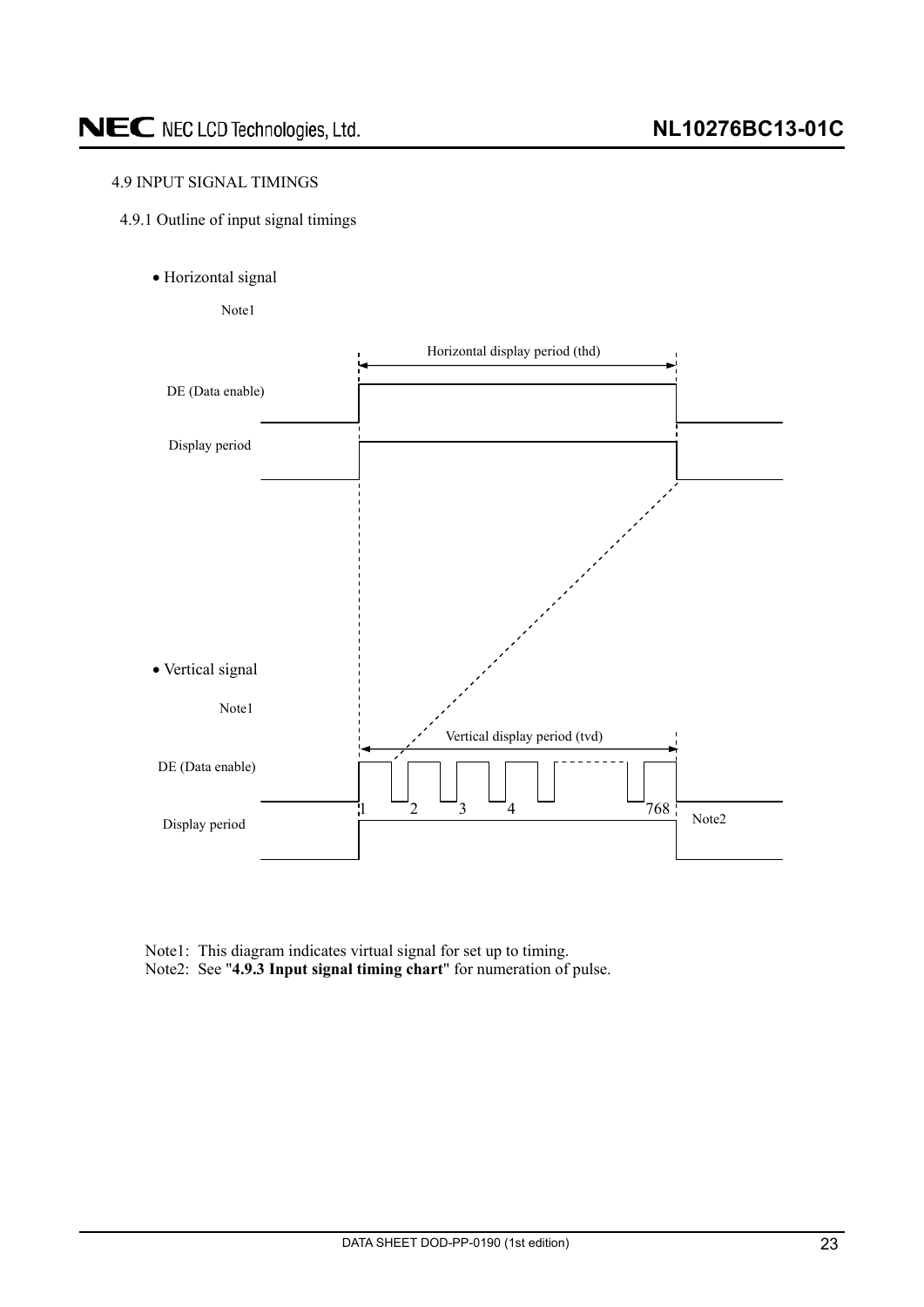#### <span id="page-23-0"></span>4.9.2 Timing characteristics

| ັ           |                         |                      |        |       |        |                          |            | (Note1, Note2, Note3) |
|-------------|-------------------------|----------------------|--------|-------|--------|--------------------------|------------|-----------------------|
|             | Parameter               |                      | Symbol | min.  | typ.   | max.                     | Unit       | Remarks               |
| <b>CLK</b>  |                         | Frequency            | 1/tc   | 60.0  | 65.0   | 68.0                     | MHz        | 15.385 ns (typ.)      |
|             |                         | Duty                 |        |       |        |                          |            |                       |
|             |                         | Rise time, Fall time | -      |       |        |                          | ns         |                       |
|             | <b>CLK-DATA</b>         | Setup time           | -      |       |        |                          | ns         |                       |
| <b>DATA</b> |                         | Hold time            | -      |       |        |                          | ns         |                       |
|             | Rise time, Fall time    |                      | -      |       |        |                          | ns         |                       |
|             |                         | Cycle                | th     | 19.67 | 20.676 | 22.4                     | $\mu$ s    |                       |
|             | Horizontal              |                      |        | -     | 1,344  | $\overline{\phantom{a}}$ | <b>CLK</b> | 48.363 kHz (typ.)     |
|             |                         | Display period       | thd    | 1,024 |        |                          | <b>CLK</b> |                       |
|             |                         | Cycle                | tv     | 13.3  | 16.666 | 18.5                     | ms         |                       |
| DE.         | Vertical<br>(One frame) |                      |        | 780   | 806    | $\overline{\phantom{0}}$ | H          | 60.0 Hz (typ.)        |
|             |                         | Display period       | tvd    |       | 768    |                          | H          |                       |
|             | <b>CLK-DE</b>           | Setup time           | -      |       |        |                          | ns         |                       |
|             |                         | Hold time            | -      |       |        |                          | ns         |                       |
|             | Rise time, Fall time    |                      |        |       |        |                          | ns         |                       |

Note1: Definition of parameters is as follows.

 $tc = 1CLK$ ,  $th = 1H$ 

Note2: See the data sheet of LVDS transmitter.

Note3: Vertical cycle (tv) should be specified in integral multiple of Horizontal cycle (th).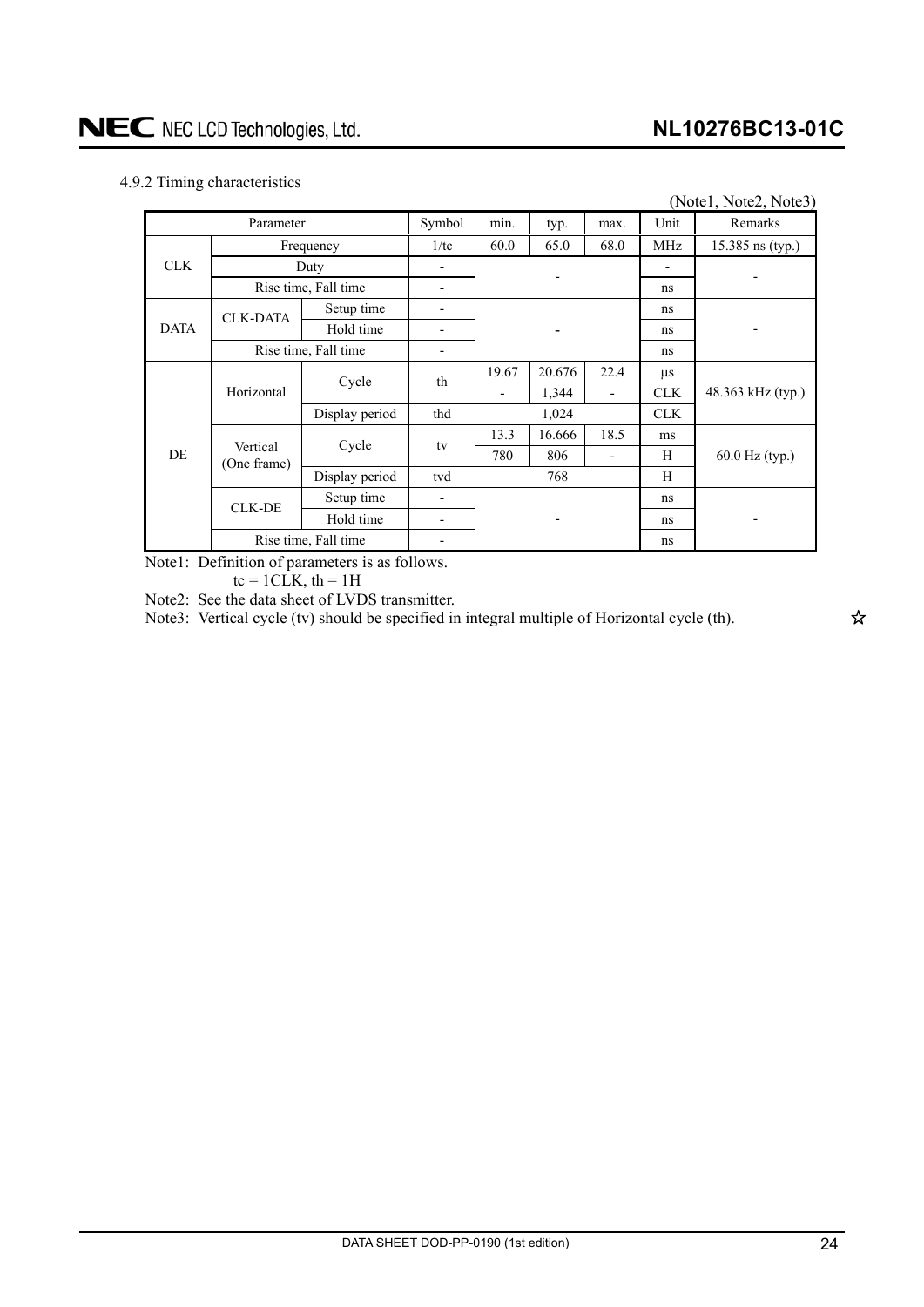☆

#### <span id="page-24-0"></span>4.9.3 Input signal timing chart

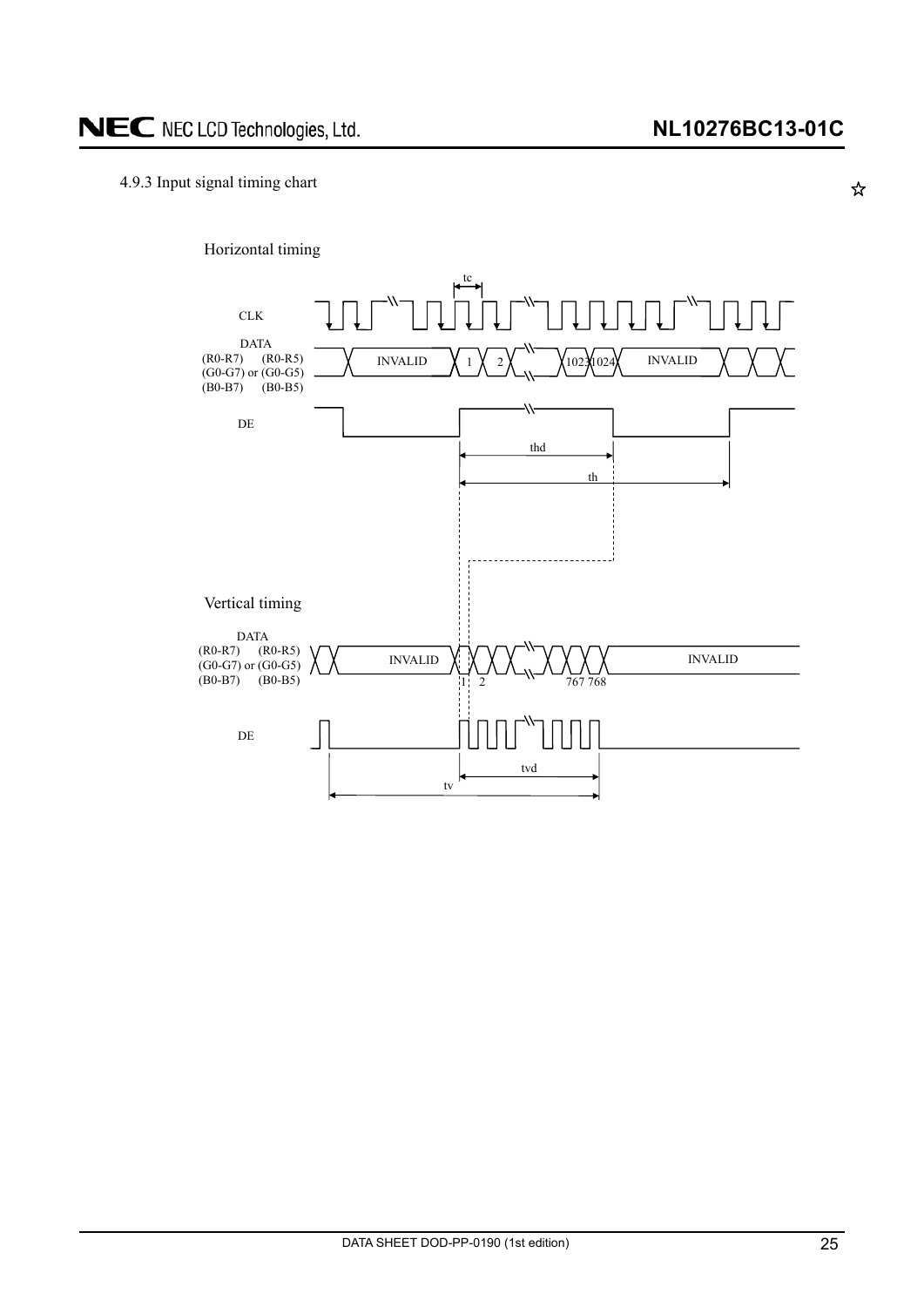### **NL10276BC13-01C**

#### <span id="page-25-0"></span>4.10 OPTICS

4.10.1 Optical characteristics

|                        |       |                                                                                                        |               |                          |       |                          |                              | (Notel, Note2)                  |                   |   |
|------------------------|-------|--------------------------------------------------------------------------------------------------------|---------------|--------------------------|-------|--------------------------|------------------------------|---------------------------------|-------------------|---|
| Condition<br>Parameter |       |                                                                                                        | Symbol        | min.                     | typ.  | max.                     | Unit                         | Measuring Remarks<br>instrument |                   |   |
| Luminance              |       | White at center<br>$\theta$ R= 0°, $\theta$ L= 0°, $\theta$ U= 0°, $\theta$ D= 0°                      | L             | 390                      | 650   |                          | cd/m <sup>2</sup>            | $BM-5A$                         |                   | ☆ |
| Contrast ratio         |       | White/Black at center<br>$\theta$ R= 0°, $\theta$ L= 0°, $\theta$ U= 0°, $\theta$ D= 0°                | <b>CR</b>     | 300                      | 500   | $\overline{a}$           | $\overline{\phantom{0}}$     | $BM-5A$                         | Note3             |   |
| Luminance uniformity   |       | White<br>$\theta$ R= $0^\circ$ , $\theta$ L= $0^\circ$ , $\theta$ U= $0^\circ$ , $\theta$ D= $0^\circ$ | LU            | $\overline{a}$           | 1.25  | 1.4                      | $\overline{a}$               | $BM-5A$<br>Note4                |                   |   |
|                        | White | x coordinate                                                                                           | Wx            | 0.283                    | 0.313 | 0.343                    | $\overline{\phantom{a}}$     |                                 |                   |   |
|                        |       | y coordinate                                                                                           | Wy            | 0.299                    | 0.329 | 0.359                    | $\overline{a}$               |                                 |                   |   |
|                        | Red   | x coordinate                                                                                           | Rx            | $\blacksquare$           | 0.568 | $\blacksquare$           | $\overline{a}$               |                                 |                   |   |
| Chromaticity           |       | v coordinate                                                                                           | Rv            | $\overline{\phantom{0}}$ | 0.366 | $\overline{\phantom{a}}$ | $\qquad \qquad \blacksquare$ |                                 |                   |   |
|                        | Green | x coordinate                                                                                           | <b>Gx</b>     | $\overline{\phantom{0}}$ | 0.348 | $\overline{a}$           | $\overline{\phantom{0}}$     | $SR-3$                          | Note <sub>5</sub> | ☆ |
|                        |       | v coordinate                                                                                           | Gv            | $\overline{\phantom{0}}$ | 0.518 | $\overline{\phantom{a}}$ |                              |                                 |                   |   |
|                        | Blue  | x coordinate                                                                                           | <b>Bx</b>     | $\overline{\phantom{0}}$ | 0.152 | $\overline{\phantom{0}}$ | $\overline{\phantom{0}}$     |                                 |                   |   |
|                        |       | v coordinate                                                                                           | By            | $\overline{\phantom{0}}$ | 0.142 | $\overline{\phantom{a}}$ | Ξ.                           |                                 |                   |   |
| Color gamut            |       | $\theta$ R= 0°, $\theta$ L= 0°, $\theta$ U= 0°, $\theta$ D= 0°<br>at center, against NTSC color space  | $\mathcal{C}$ | 33                       | 36    |                          | $\frac{0}{0}$                |                                 |                   |   |
|                        |       | White to Black                                                                                         | Ton           | $\overline{\phantom{0}}$ | 6     | 8                        | ms                           | $BM-5A$                         | Note <sub>6</sub> |   |
| Response time          |       | <b>Black to White</b>                                                                                  | Toff          | $\overline{\phantom{a}}$ | 19    | 26                       | ms                           |                                 | Note7             |   |
|                        | Right | $\theta U = 0^\circ$ , $\theta D = 0^\circ$ , $CR \ge 10$                                              | $\theta$ R    | 70                       | 80    | $\blacksquare$           | $\circ$                      |                                 |                   |   |
| Viewing angle          | Left  | $\theta U = 0^\circ$ , $\theta D = 0^\circ$ , $CR \ge 10$                                              | $\theta$ L    | 70                       | 80    | $\overline{\phantom{a}}$ | $\circ$                      | EZ                              | Note8             |   |
|                        | Up    | $\theta$ R= 0°, $\theta$ L= 0°, CR≥ 10                                                                 | $\theta$ U    | 70                       | 80    | $\overline{a}$           | $\circ$                      | Contrast                        |                   |   |
|                        | Down  | $\theta$ R= 0°, $\theta$ L= 0°, CR≥ 10                                                                 | AD            | 50                       | 60    |                          | $\circ$                      |                                 |                   |   |

Note1: These are initial characteristics.

Note2: Measurement conditions are as follows.

Ta = 25 $^{\circ}$ C, VCC = 3.3V, IL = 15mA, Display mode: XGA, Horizontal cycle = 1/48.363kHz, Vertical cycle = 1/60.0Hz, DPS= Low or Open: Normal scan

Optical characteristics are measured at luminance saturation after 20minutes from working the product, in the dark room. Also measurement methods are as follows.



- Note3: See "**4.10.2 Definition of contrast ratio**".
- Note4: See "**4.10.3 Definition of luminance uniformity**".
- Note5: These coordinates are found on CIE 1931 chromaticity diagram.
- Note6: Product surface temperature:  $TopF = 28°C$
- Note7: See "**4.10.4 Definition of response times**".
- Note8: See "**4.10.5 Definition of viewing angles**".

☆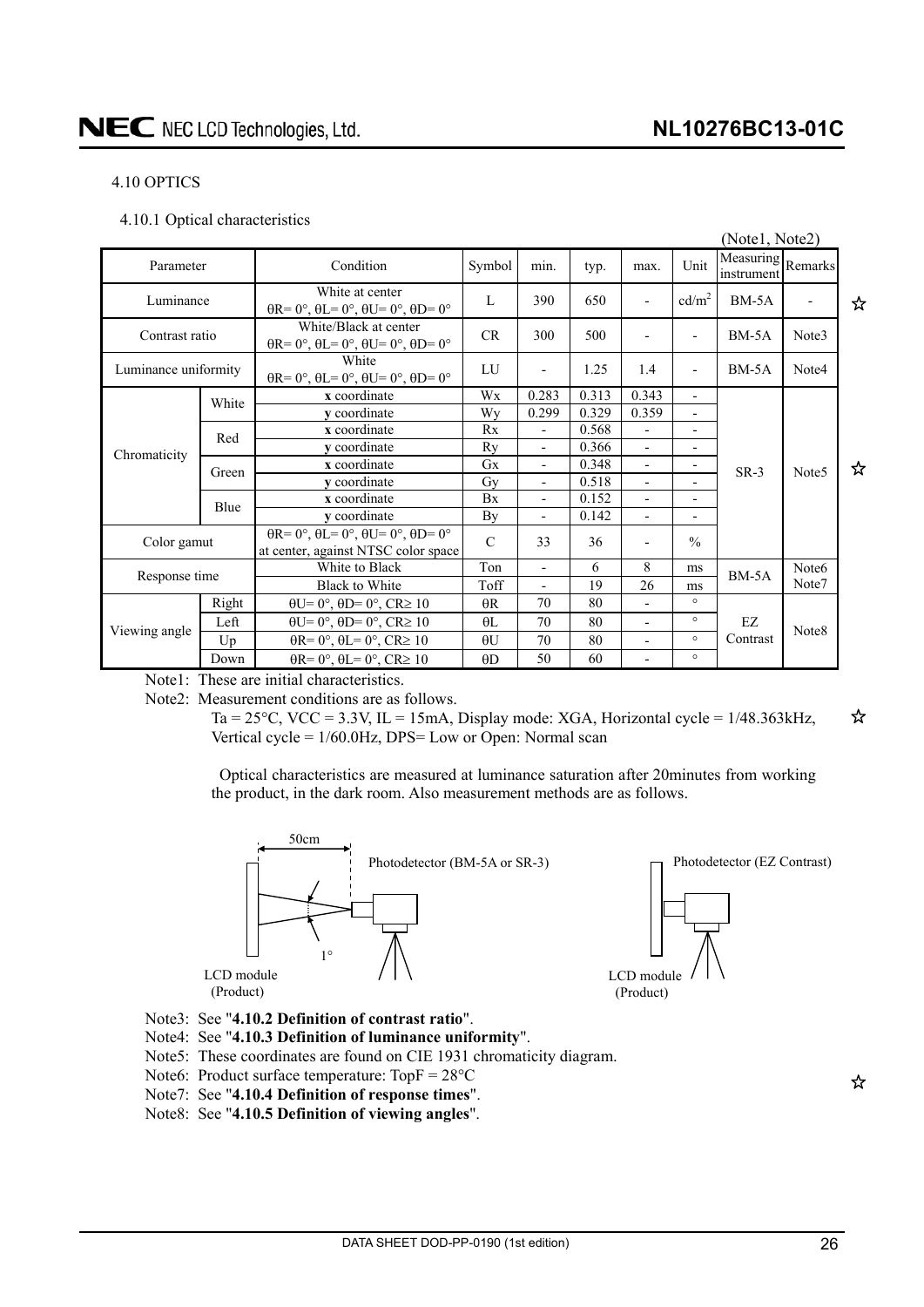#### <span id="page-26-0"></span>4.10.2 Definition of contrast ratio

The contrast ratio is calculated by using the following formula.

Luminance of white screen Contrast ratio  $(CR) = \frac{L}{L}$  Luminance of black screen

4.10.3 Definition of luminance uniformity

The luminance uniformity is calculated by using following formula.

Maximum luminance from  $\odot$  to  $\odot$ Luminance uniformity  $(LU) = \frac{Maxl (U)}{Mini m u}$  luminance from  $\odot$  to  $\odot$ 

The luminance is measured at near the 5 points shown below.

|     | 171 |           | 512 | 853 |           |  |
|-----|-----|-----------|-----|-----|-----------|--|
| 128 |     | <u>'O</u> |     |     | <u>'©</u> |  |
| 384 |     |           | ූ   |     |           |  |
| 640 |     | $\Theta$  |     |     | $\odot$   |  |

4.10.4 Definition of response times

Response time is measured, the luminance changes from " black " to " white ", or " white " to " black " on the same screen point, by photo-detector. Ton is the time it takes the luminance change from 90% down to 10%. Also Toff is the time it takes the luminance change from 10% up to 90% (See the following diagram.).



4.10.5 Definition of viewing angles

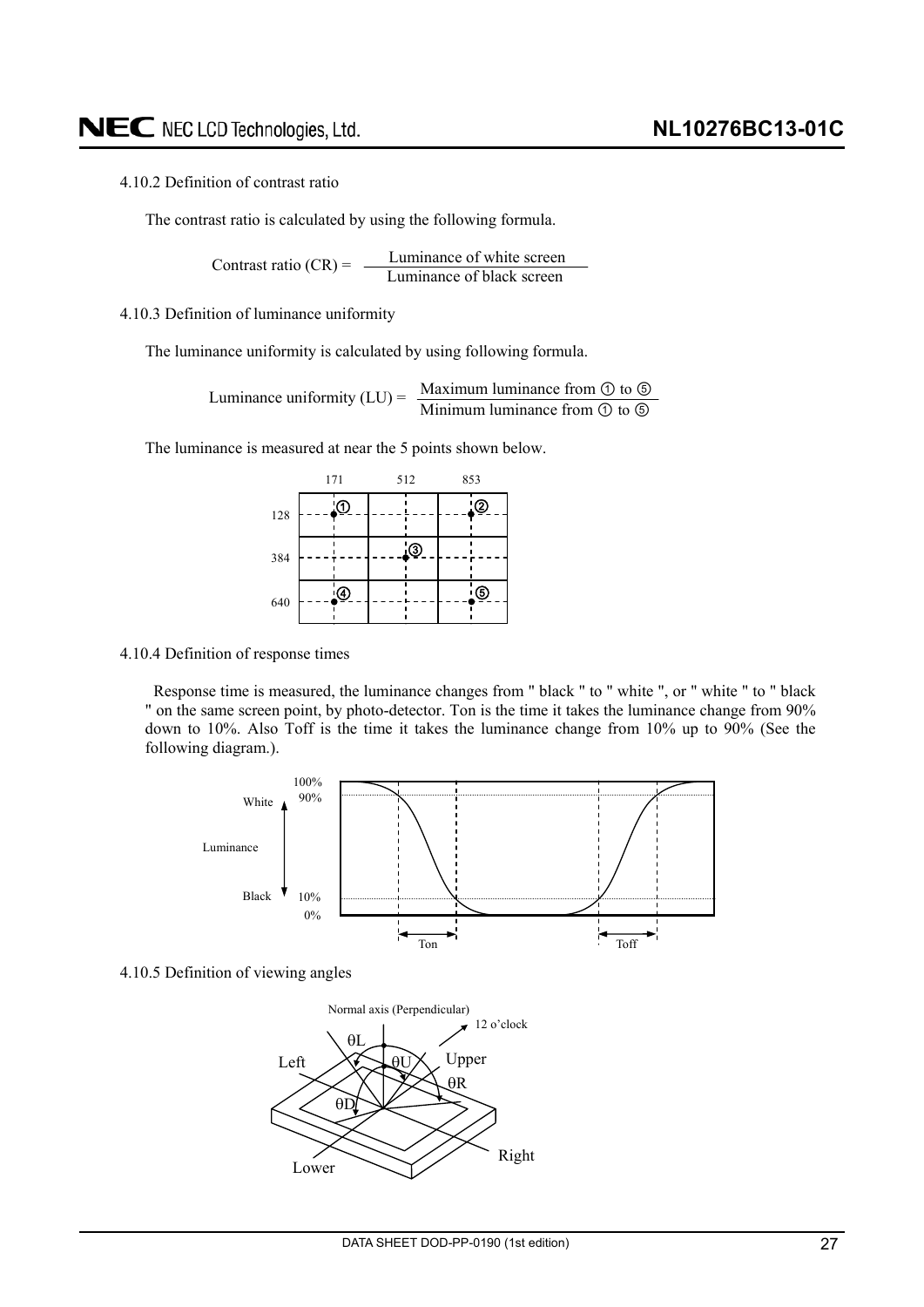#### <span id="page-27-0"></span>**5. RELIABILITY TESTS**

|                                              |                                                                                                                                                                                       | (Notel)                                        |
|----------------------------------------------|---------------------------------------------------------------------------------------------------------------------------------------------------------------------------------------|------------------------------------------------|
| Test item                                    | Condition                                                                                                                                                                             | Judgment                                       |
| High temperature and humidity<br>(Operation) | $60 \pm 2$ °C, RH= 90%, 240 hours<br>⋒<br>Display data is black.<br>(2)                                                                                                               |                                                |
| Heat cycle<br>(Operation)                    | $-20 \pm 3$ °C1 hour<br>(T)<br>$70 \pm 3$ °C1 hour<br>50cycles, 4 hours/cycle<br>$\circled{2}$<br>Display data is black.<br>③                                                         |                                                |
| Thermal shock<br>(Non operation)             | $\textcircled{1}$ -30 ± 3°C30 minutes<br>$80 \pm 3$ °C30 minutes<br>100 cycles, 1 hour/cycle<br>$\circled{2}$<br>Temperature transition time is within<br>$\circled{3}$<br>5 minutes. | No display malfunctions                        |
| <b>ESD</b><br>(Operation)                    | 150pF, $150\Omega$ , $\pm 10kV$<br>①<br>9 places on a panel surface<br>Note <sub>2</sub><br>(2)<br>10 times each places at 1 sec interval<br>③                                        |                                                |
| Dust<br>(Operation)                          | Sample dust: No. 15 (by JIS-Z8901))<br>$^{\circ}$<br>15 seconds stir<br>(2)<br>8 times repeat at 1 hour interval<br>3                                                                 |                                                |
| Vibration<br>(Non operation)                 | 5 to 100Hz, $19.6 \text{m/s}^2$<br>(T)<br>1 minute/cycle<br>$\circled{2}$<br>X, Y, Z direction<br>$\circled{3}$<br>120 times each directions<br>4                                     | No display malfunctions<br>No physical damages |
| Mechanical shock<br>(Non operation)          | 539m/s <sup>2</sup> , 11ms<br>$\odot$<br>$\pm X$ , $\pm Y$ , $\pm Z$ direction<br>(2)<br>5 times each directions<br>3                                                                 |                                                |

Note1: Display and appearance are checked under environmental conditions equivalent to the inspection conditions of defect criteria.

Note2: See the following figure for discharge points.

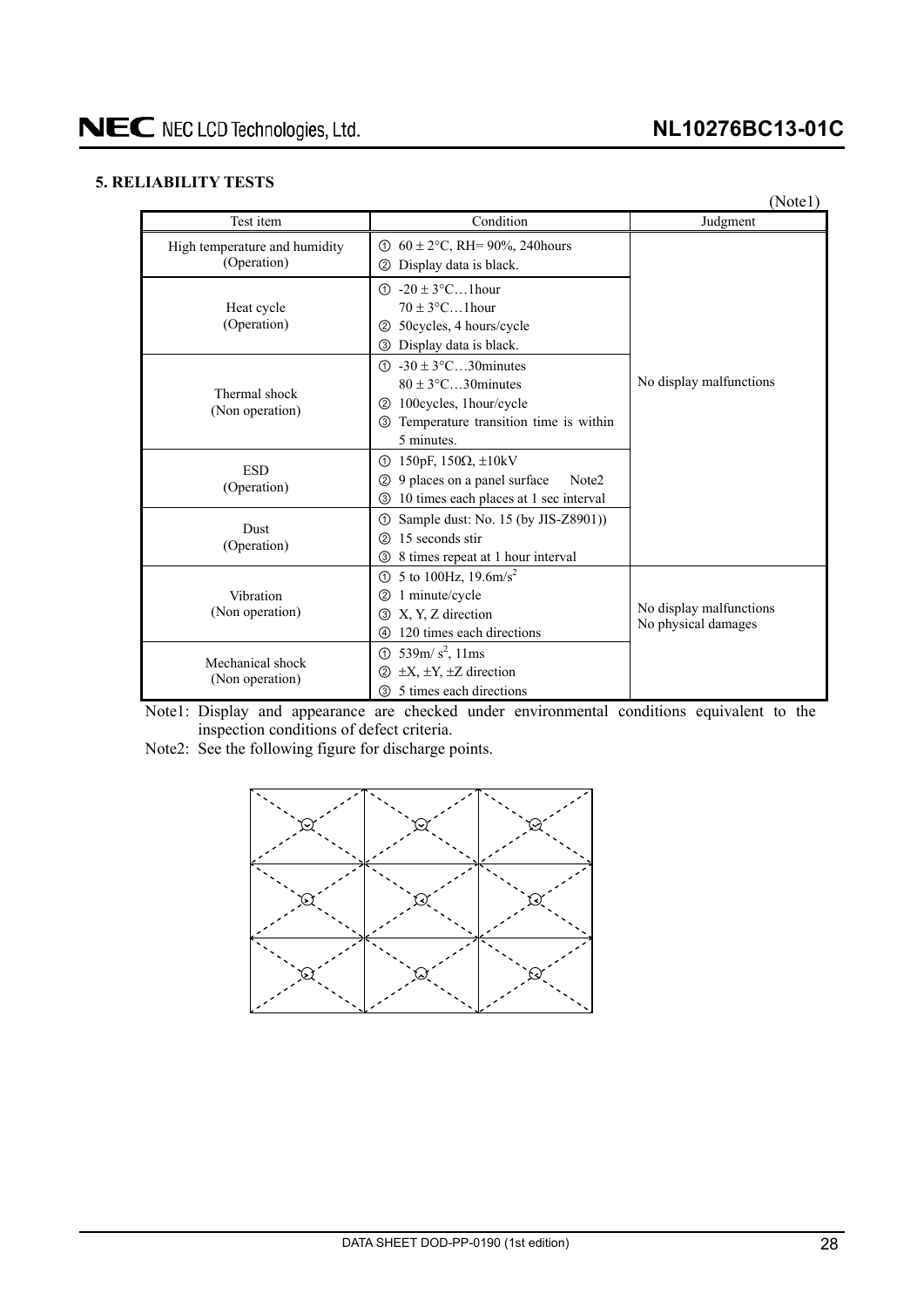#### <span id="page-28-0"></span>**6. PRECAUTIONS**

#### 6.1 MEANING OF CAUTION SIGNS

The following caution signs have very important meaning. **Be sure to read "6.2 CAUTIONS" and "6.3 ATTENTIONS", after understanding these contents!** 



This sign has the meaning that customer will be injured by himself or the product will sustain a damage, if customer has wrong operations.



This sign has the meaning that customer will be injured by himself, if customer has wrong operations.

#### 6.2 CAUTIONS



- **Do not touch the working backlight. There is a danger of burn injury.**
- **Do not shock and press the LCD panel and the backlight! There is a danger of breaking, because they are made of glass. (Shock: To be not greater 539m/s<sup>2</sup> and to be not greater 11ms, Pressure: To be not greater 19.6 N (** $\phi$ **16mm jig))**

$$
6.3 \text{ATTENTIONS}
$$

6.3.1 Handling of the product

- Take hold of both ends without touching the circuit board when the product (LCD module) is picked up from inner packing box to avoid broken down or misadjustment, because of stress to mounting parts on the circuit board.
- ཱ Do not hook nor pull cables such as lamp cable, and so on, in order to avoid any damage.
- ི When the product is put on the table temporarily, display surface must be placed downward.
- ཱི When handling the product, take the measures of electrostatic discharge with such as earth band, ionic shower and so on, because the product may be damaged by electrostatic.
- ུ The torque for product mounting screws must never exceed 0.147Nm. Higher torque might result in distortion of the bezel.
- ཱུ The product must be installed using mounting holes without undue stress such as bends or twist (See outline drawings). And do not add undue stress to any portion (such as bezel flat area). Bends or twist described above and undue stress to any portion may cause display mura.
- ྲྀ Do not press or rub on the sensitive product surface. When cleaning the product surface, use of the cloth with ethanolic liquid such as screen cleaner for LCD is recommended.
- ཷ Do not push nor pull the interface connectors while the product is working.
- ླྀ When handling the product, use of an original protection sheet on the product surface (polarizer) is recommended for protection of product surface. Adhesive type protection sheet may change color or characteristics of the polarizer.
- ཹ Usually liquid crystals don't leak through the breakage of glasses because of the surface tension of thin layer and the construction of LCD panel. But, if you contact with liquid crystal for the worst, please wash it out with soap.

☆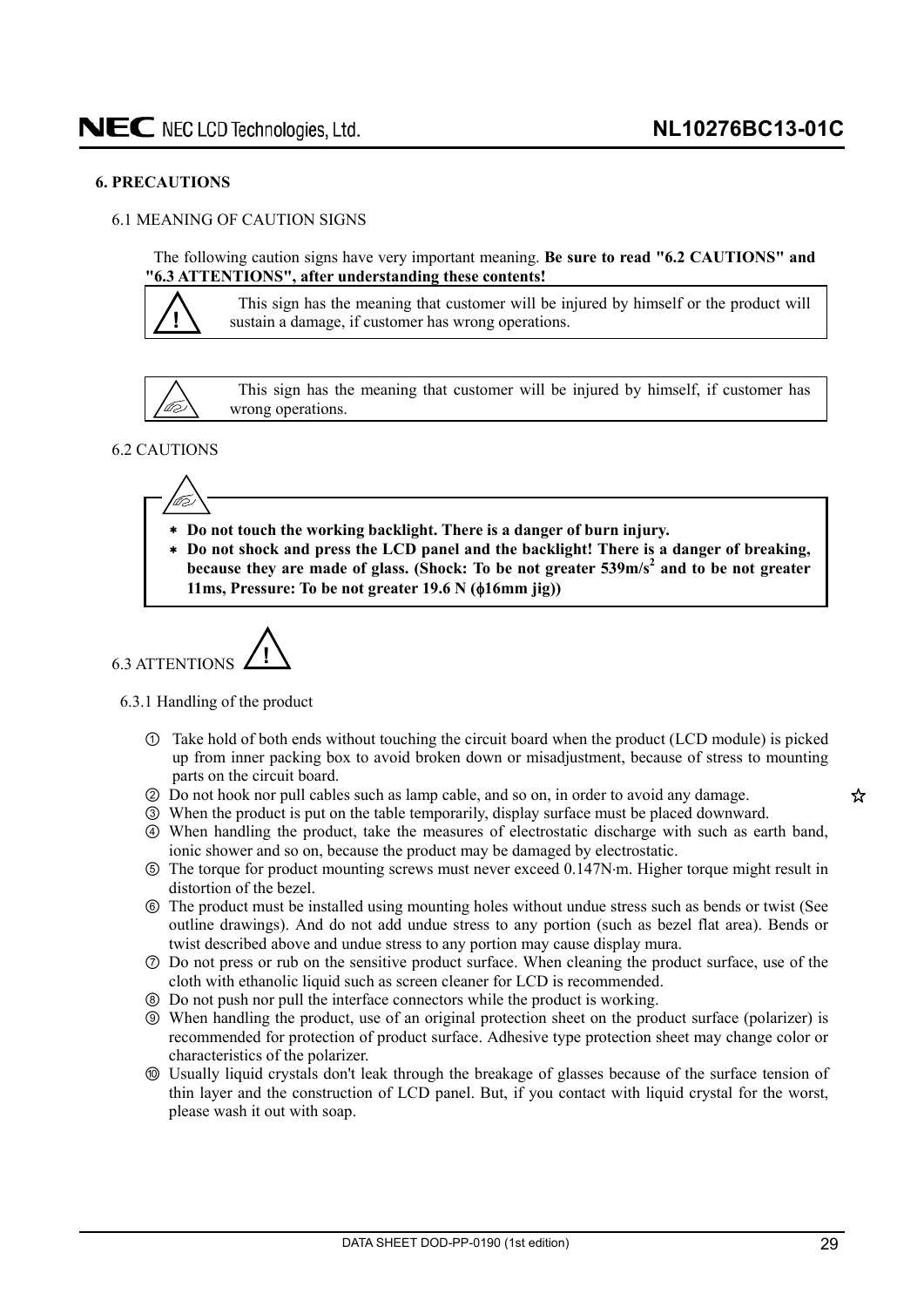#### <span id="page-29-0"></span>6.3.2 Environment

- Do not operate or store in high temperature, high humidity, dewdrop atmosphere or corrosive gases. Keep the product in packing box with antistatic pouch in room temperature to avoid dusts and sunlight, when storing the product.
- ཱ In order to prevent dew condensation occurring by temperature difference, the product packing box should be opened after enough time being left under the environment of an unpacking room. Evaluate the leaving time sufficiently because a situation of dew condensation occurring is changed by the environmental temperature and humidity. (Recommended leaving time: 6 hours or more with packing state)
- ི Do not operate in high magnetic field. Circuit boards may be broken down by it.
- ཱི This product is not designed as radiation hardened.

#### 6.3.3 Characteristics

#### **The following items are neither defects nor failures.**

- Characteristics of the LCD (such as response time, luminance, color uniformity and so on) may be changed depending on ambient temperature. If the product is stored under condition of low temperature for a long time, it may cause display mura. In this case, the product should be operated after enough time being left under condition of operating temperature.
- ཱ Display mura, flicker, vertical seam or small spot may be observed depending on display patterns.
- ི Do not display the fixed pattern for a long time because it may cause image sticking. Use a screen saver, if the fixed pattern is displayed on the screen.
- ཱི The display color may be changed depending on viewing angle because of the use of condenser sheet in the backlight.
- ུ Optical characteristics may be changed depending on input signal timings.
- ཱུ The interference noise between input signal frequency for this product's signal processing board and ☆ luminance control frequency of the inverter may appear on a display. Set up luminance control frequency of the inverter so that the interference noise does not appear.
- ྲྀ The product gives AR (antireflection) coating of the polarizer surface. Though AR (antireflection) ☆ coating actualizes the low reflection with the multilayer structure, the color of reflection may differ between products and the color change of reflection may occur in the same product by fluctuation of AR (antireflection) coating.

#### 6.3.4 Other

- All GND and VCC terminals should be used without any non-connected lines.
- ཱ Do not disassemble a product or adjust variable resistors.
- ི See "REPLACEMENT MANUAL FOR LED HOLDER SET", when replacing backlight.
- ཱི Pay attention not to insert foreign materials inside of the product, when using tapping screws.
- ུ Pack the product with original shipping package, in order to avoid any damages during transportation, when returning the product to NEC for repair and so on.
- ཱུ The product does not include six hazardous substances or elements that exceed the limitation level ☆ of China RoHS directive.

|              | China RoHS directive six 1 hazardous substances or elements |                 |                                   |                                            |                                             |  |  |  |  |  |  |  |
|--------------|-------------------------------------------------------------|-----------------|-----------------------------------|--------------------------------------------|---------------------------------------------|--|--|--|--|--|--|--|
| ∟ead<br>(Pb) | Mercury<br>(Hg)                                             | Cadmium<br>(Cd) | Hexavalent<br>Chromium<br>(Cr VI) | Polybrominated<br><b>Biphenys</b><br>(PBB) | Polybrominated<br>Biphenyl Ethers<br>(PBDE) |  |  |  |  |  |  |  |
|              |                                                             |                 |                                   |                                            |                                             |  |  |  |  |  |  |  |

Note1:  $\bigcirc$ : This indicates that the poisonous or harmful material in all the homogeneous materials for this part is equal or below the limitation level of SJ/T11363-2006 standard regulation.

ᅜ: This indicates that the poisonous or harmful material in all the homogeneous materials for this part is above the limitation level of SJ/T11363-2006 standard regulation.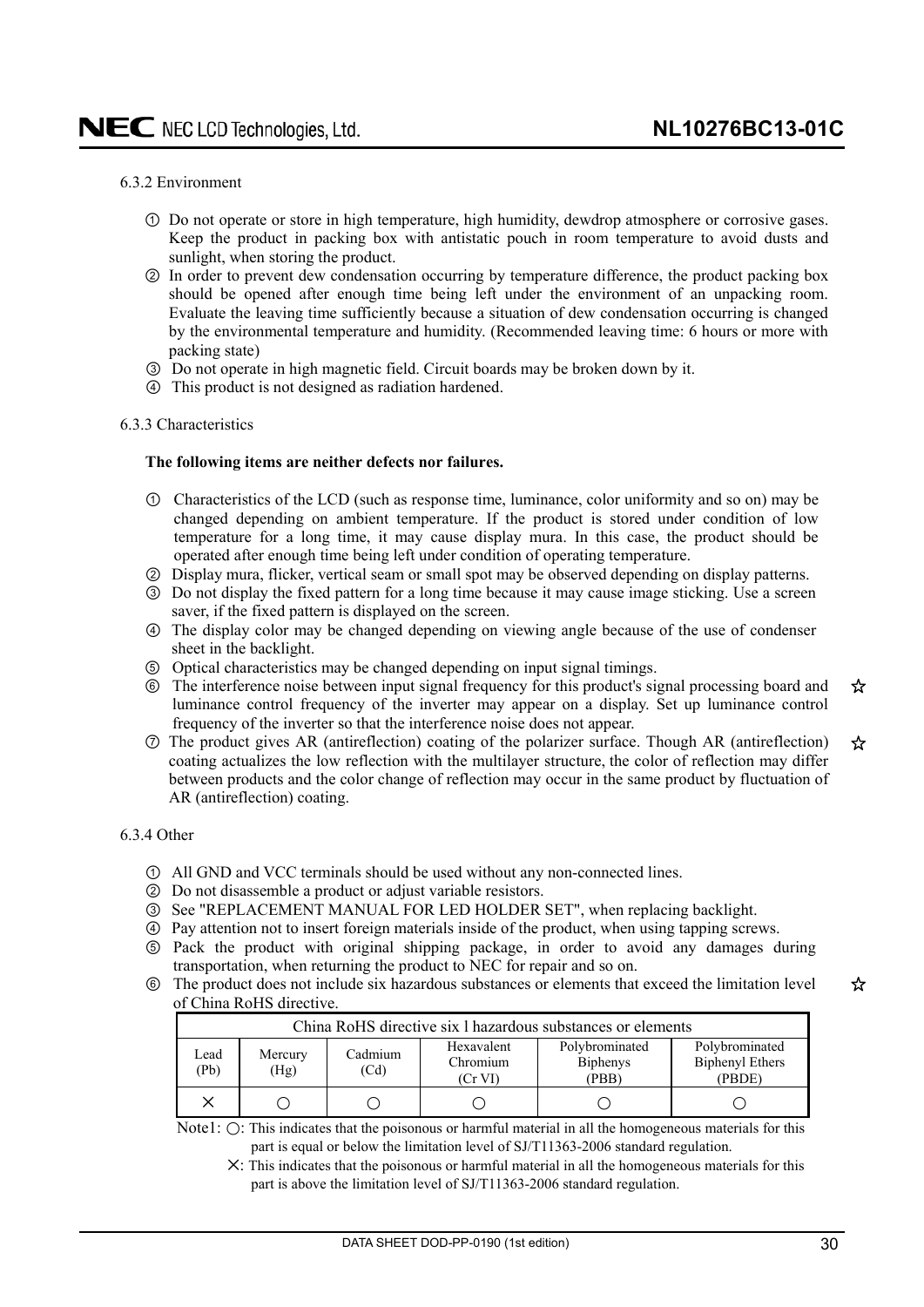

 $\boldsymbol{\mathsf{\hat{x}}}$ 



#### **7. OUTLINE DRAWINGS**

#### 7.1 FRONT VIEW



<span id="page-30-0"></span>Note1: The values in parentheses are for reference. Unit: mm Note2: The torque for product mounting screws must never exceed 0.147N·m.